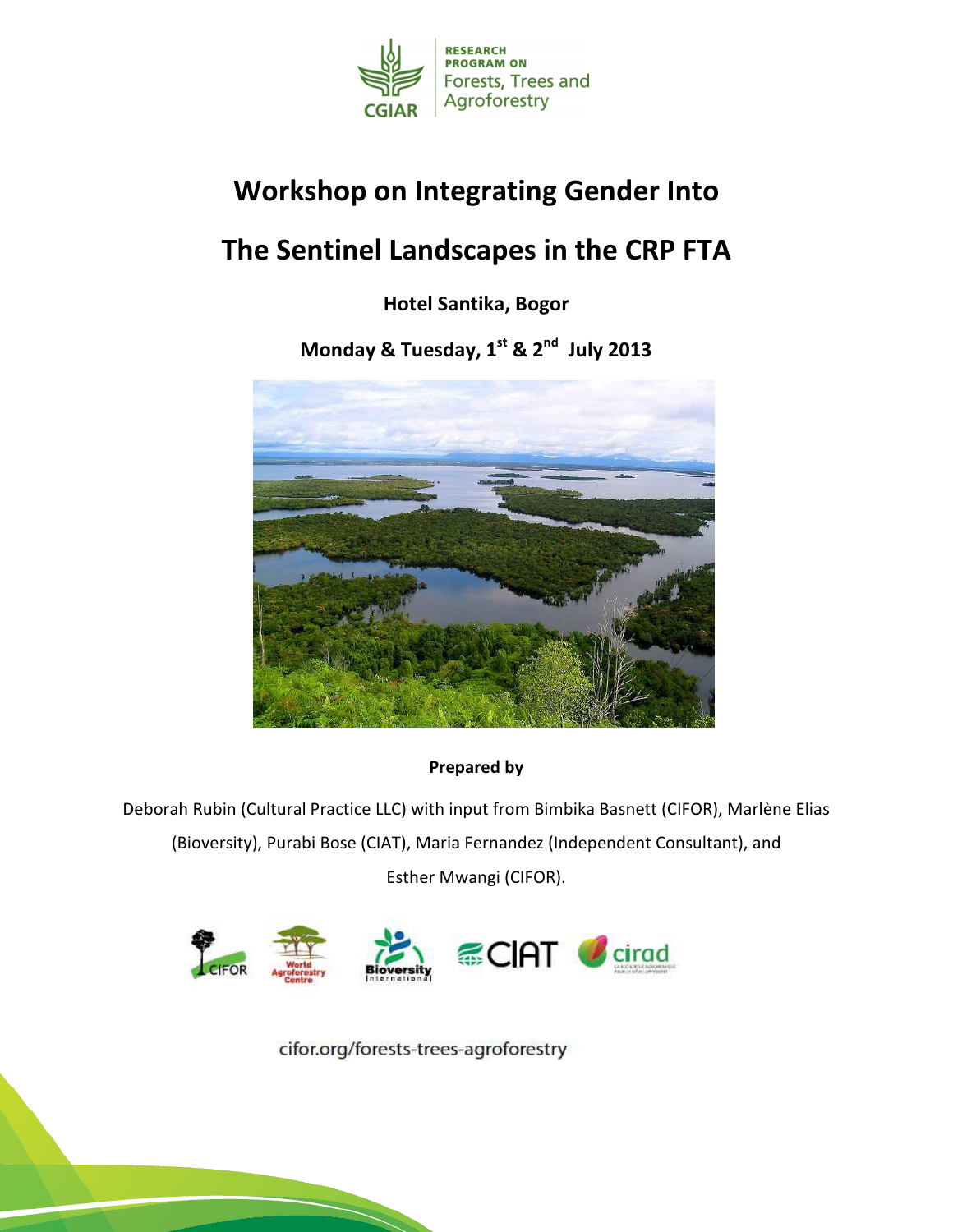# **Contents**

| Main Report Workshop on Integrating Gender into Sentinel Landscapes Research |    |
|------------------------------------------------------------------------------|----|
| <b>Annexes:</b>                                                              |    |
| Evaluation card comments, listed positive to negative                        | 9  |
| <b>Flipchart notes</b>                                                       | 12 |
| List of participants                                                         | 21 |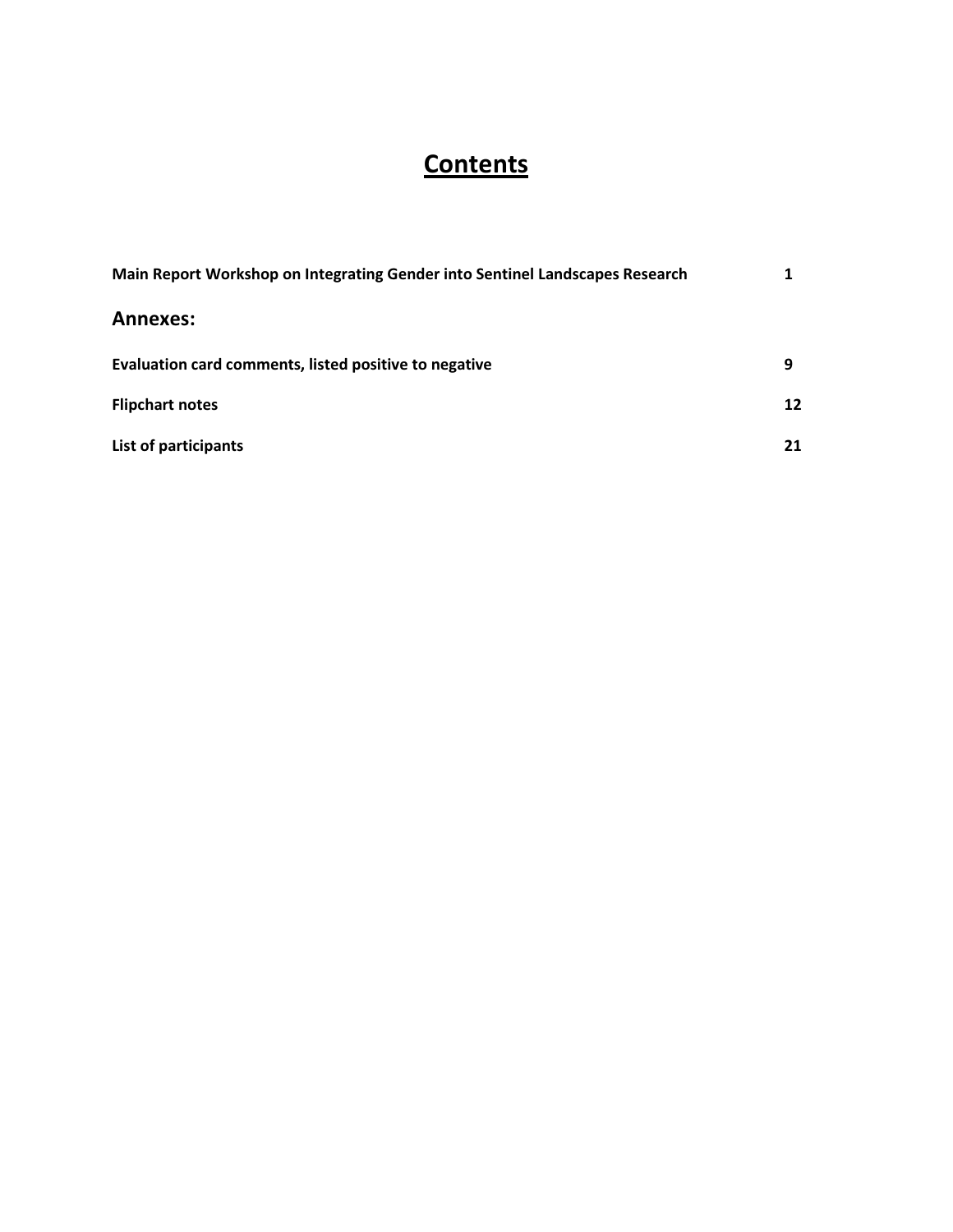# **Workshop on Integrating Gender into Sentinel Landscapes Research<sup>1</sup>** July 1-2, 2013

#### Bogor, Indonesia

This two day workshop brought together CRP 6: Forest, Trees, and Agroforestry (FTA) researchers to address the concepts, methods, and practicalities around integrating gender issues into research conducted on Sentinel Landscapes.

#### **Review of Day One**

The first day introduced the group to the key issues in Sentinel Landscapes research. It led off with presentations by Robert Nasi, the Research Director for FTA, and by Anja Gassner, the Team Leader, Research Methods, followed by a review of key gender concepts and issues presented by Bimbika Basnett, Gender Postdoctoral Fellow, and Marlène Elias, Gender Specialist. The remainder of Day One was dedicated to working group discussions on i) identifying gender research themes in the SLs, ii) considering appropriate methods for gender-related research activities, and the iii) opportunities and challenges surrounding such work and how CRP6: FTA can provide the needed support to accomplish the activities.

Nasi reviewed the CGIAR's System Level Outcomes towards which each of the CRPs are expected to contribute and the specific IDOs for CRP6: FTA. There are six IDOs, still in the process of revision and refinement, and one of them is on gender (in addition to policy, income, food security, resilience, and NRM). Nasi emphasized that each of the research themes will be expected to identify gender-related research activities and to put 10% of their budgets towards these efforts. He added that increased attention to gender was visible at a recent meeting in Bonn involving several CRPs, which concluded that achieving food security and adaptive capacity and resilience are dependent on changing gender norms to create more equitable control over limited natural resources.

Gassner noted that the goal of the research methods group was to ensure that scientists working across sentinel landscapes use common research methods to allow for comparative research. The specific focus on SLs emerged from the findings of the STRIPE report on social science in the CG Centers (2009) which acknowledged the potential for the Centers to "undertake truly international and long-term research" but that a barrier to achieving this goal was the lack of common research instruments, resulting in regionally focused rather than truly global research. In response, the SL approach is expected to develop a common methodological approach in set of regions to extract global relevance from regional comparisons. The research teams will do cross regional comparisons, integrate biophysical and social sciences, have a long-term research horizon of ten years, and co-locate research activities and share resources among components, with partners, and with other CRPs. A request for research proposals was launched and 19 proposals were considered. These included landscapes that were

l

<sup>&</sup>lt;sup>1</sup> Prepared by Deborah Rubin (Cultural Practice LLC) with input from Bimbika Basnett (CIFOR), Marlène Elias (Bioversity), Purabi Bose (CIAT), Maria Fernandez (Independent Consultant), and Esther Mwangi (CIFOR).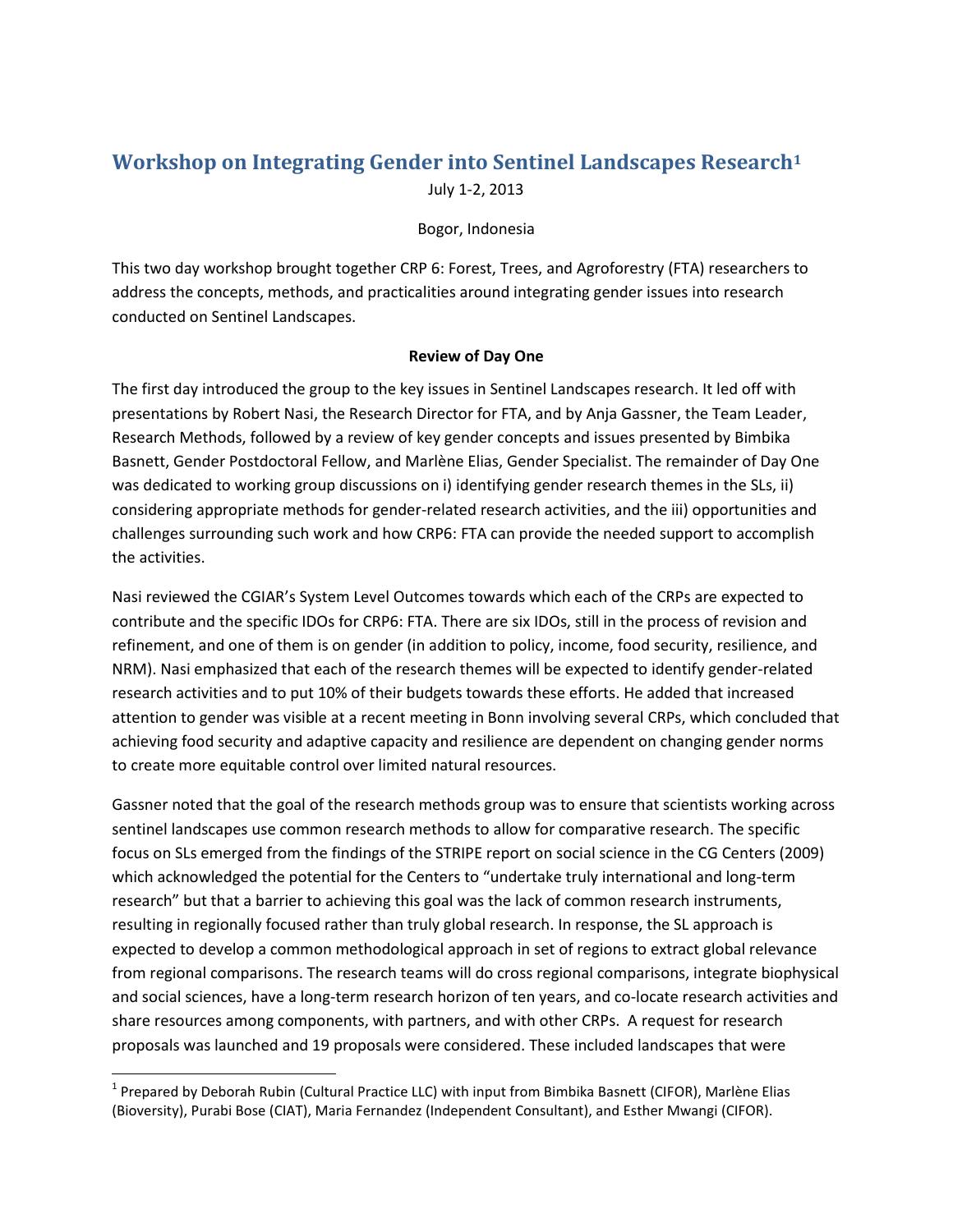ecologically or geographically bounded as well as those that were issue-oriented (e.g., palm oil) and not physically bounded. The research methods team develops methodological tools to provide hard evidence on key indicators. They are open to incorporating research on gender into their survey instruments.

In the discussion after Gassner's presentation, a distinction was made between research that takes gender issues into account in the process of investigating other topics and research that explicitly focuses on a gender-related question. This point is referenced in the recent guide to proposal development prepared for CIFOR in the following way:

Gender-responsive research investigates the different priorities and needs of men and women. It also analyses how gender relations influence men's and women's ability to manage and use forests and forests products, as well as how policies affect women and men differently. Research aims to identify the underlying causes of gender inequalities. This involves collecting sexdisaggregated data and analyzing gender inequalities to examine how these inequalities affect different groups of people. Gender‑focused research is more likely to be conducted collaboratively with communities and other stakeholders to shape its scope and activities. Recommendations from this research will identify improvements for forest policies and practices that offer the best options for all parties and aim to address imbalances in assets or power.<sup>2</sup>

Bimbika Basnett, a Gender Postdoctoral Fellow at CIFOR, started her overview on gender issues with a recap of reasons for addressing gender:

- To understand if and how gender equity changing across the landscapes
- To determine if gender equity is changing over time?
- To find synergies between the CRP6 gender strategy and the SL strategy
- To capitalize on the benefits of women's expanded participation in forest management.

Basnett also identified five areas of data collection and analysis that have emerged from the literature in exploring the gender dimensions of forestry research and which could be useful for integrating gender into the Sentinel Landscapes research in the future. Several different methodologies cover similar areas of gender relevant data, including i) Production (input and autonomy in production/management decisions); ii) Access and control over resources; iii) Control over the use of income; iv) Voice and influence in community; and v) Time allocation. This particular set of data topics is drawn from the Women's Empowerment in Agriculture Index, a tool recently developed for USAID by the International Food Policy Research Institute (IFPRI) and Oxford Poverty and Human Development Initiative (OPHI), and which is being considered for more widespread use across the CGIAR as a possible way of standardizing the monitoring of gender equity.3 Basnett also reviewed the CRP 6 gender impact pathway.

Marlène Elias, Gender Specialist at Bioversity, presented an overview on methods used in genderrelated data collection and analysis. She identified best practices at each state of research, from design to implementation in the field, to analysis and reporting. When initially designing the research, it is

 2 "Does your proposal demonstrate appropriate attention to gender issues?" CIFOR (2013).

<sup>&</sup>lt;sup>3</sup> "Women's Empowerment in Agriculture Index." USAID, IFPRI, and OPHI (2012).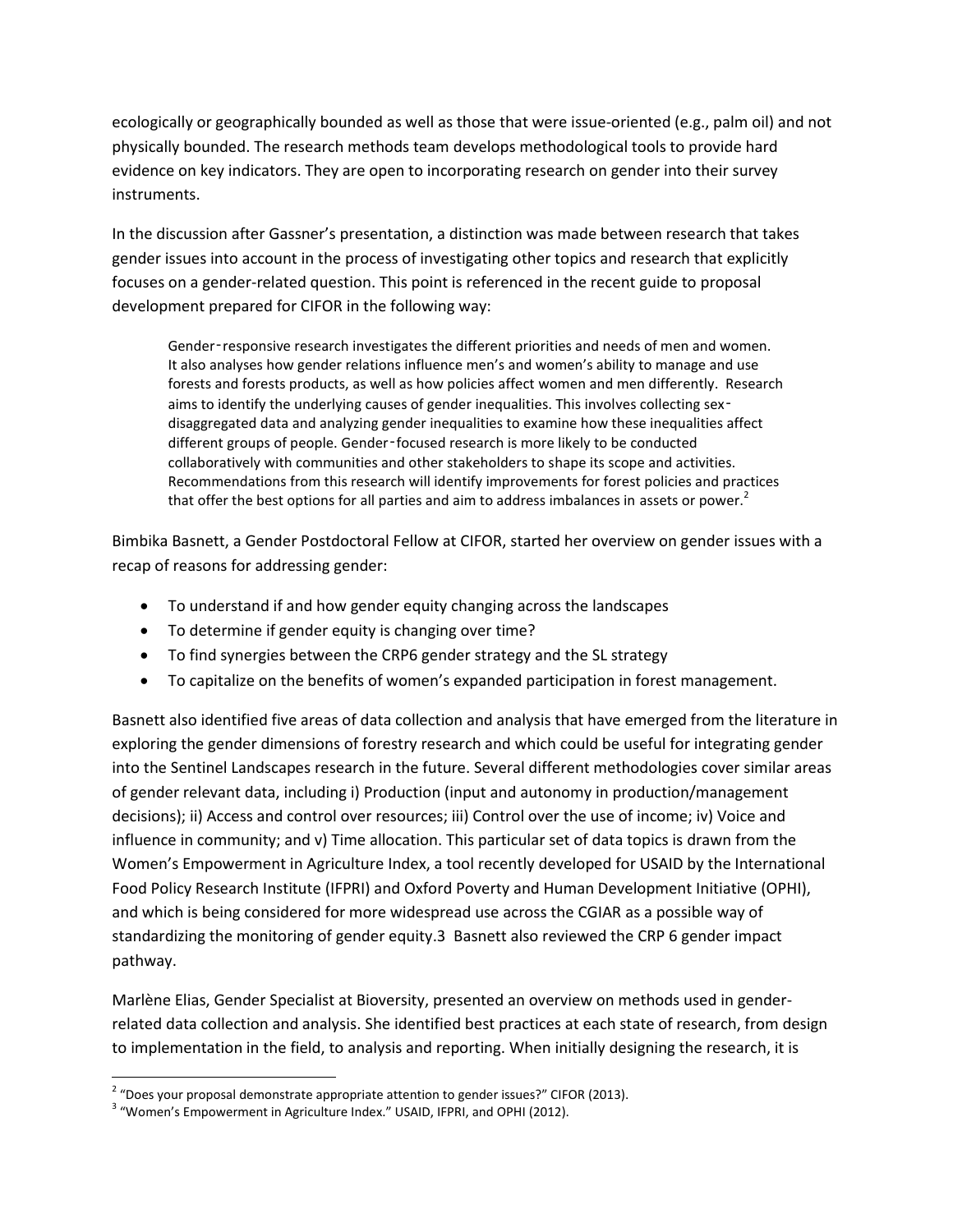important to look at available existing data, drawing on literature and other databases (e.g., DHS, WEAI, SIGI) that have compiled sex-disaggregated data and analysis of data. When conducting the research, a wide range of methods are available and appropriate, depending on the research question, including focus group discussions, key informant interview, participatory methods, household surveys, and more. The importance of using both qualitative and quantitative methods was emphasized, as was the need to recognize diversity among women and among household members, where relationships are structured and negotiated. In reporting findings, identify ways to communicate back to those who were engaged in the research, both women and men.

## **Group Discussions**

The next sessions engaged the participants in a series of three discussions, divided into four groups of SL-related research: Africa, Oil Palm, Asia, and Global.

## **Discussion on gender concepts in each SL**

In the first session, each group discussed key gender issues related to their SL research and identified priority research questions.

### Africa group

The discussion started with each Sentinel Landscape team (Burkina Faso/Mali, Central Africa, and East Africa) identifying the main themes of their research. These themes were based on issues of particular importance to each regional context. Based on these key themes, cross-cutting gender-specific questions (1-4 below) deemed relevant to more than one Sentinel Landscape were formulated:

- 1. What are the gender differentiated impacts of climate change and climate variability on livelihood strategies and natural resource management?
- 2. How do policies and institutions affect adaptive capacity of vulnerable groups (analyzed using a gender lens) between households and at the level of the community?
- 3. How have land tenure reform and land use changes affected ownership and access to land and forest resources of women and men from different socio-political groups?
- 4. What are the gendered opportunities and constraints to benefit from and manage ecosystem services?

### Oil Palm

- 1. Impact: What is the impact of palm oil-related income on the gender dynamics within households and villages?
- 2. Decision making at the community level: What is the role of gender in decision making at landscape/community level related to the adoption of oil palm agriculture (ICRAF research)?
- 3. Scaling up: Gender and political economy at policy level with oil palm  $\rightarrow$  changing landscape. What are the implications of expanding oil palm production on men and women, including relationships among men and among women?

#### Asia Group

The Asia group started their discussion with an agreement that their questions needed to be specific to the areas in which they were operating (Kalimantan, Sumatra, Mekong, and Java) to be most useful in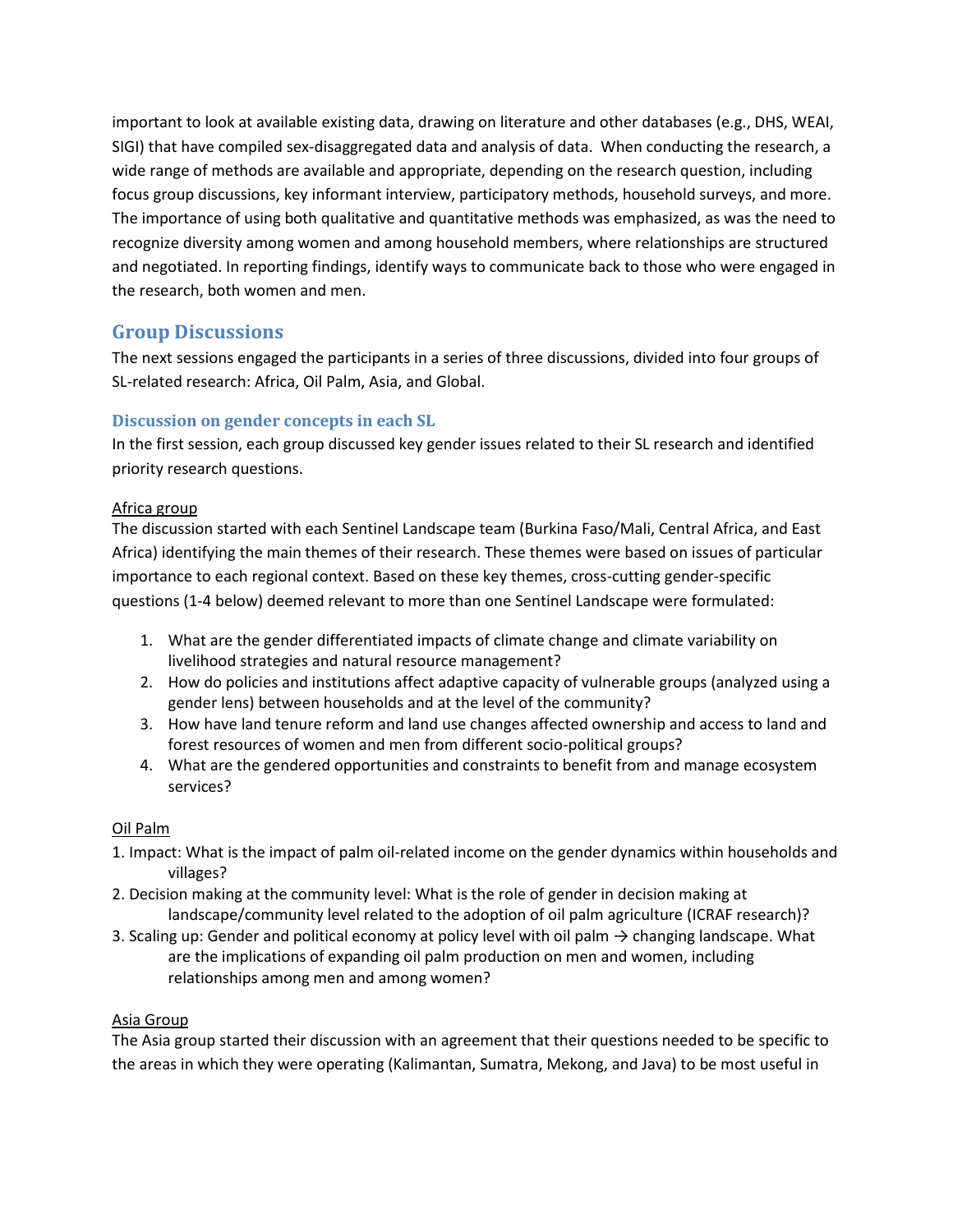determining the emerging gender-research priorities in different SL sites. The group identified the following site-specific questions:

Sumatra:

- Who is responsible for land use (rubber, oil palm, crops)?
- How are resources used and the different perception of men and women?
- How to improve the balance between man and women (gain gender equity) in customary system?

Mekong:

- Distribution and benefit sharing?
- What is the different (types of) participation of value chains and how to integrate and what are benefits of different actors?

Kalimantan:

- How protected area management affect man and women differently?
- How different roles and knowledge of men and women contribute to trade offs (between) livelihood and conservation?

Java:

- To what extent government interventions affect gender relations in mangrove areas?
- What is the role of women in forest products value chains and how to improve it?

The group next discussed specific concept from each questions. For example, the first question for Sumatra's SL site was "who is responsible for land use?" The concept of responsibility was picked up in order to create a common understanding among the team members as well as to develop emerging subquestions and methods to address it. Similarly, other concepts that were elaborated for each question included resources, distribution (related to the customary system with introduction of new Adat law in Indonesia), participation, protected area, and governance.

For each of these questions, the group continued with their efforts to identify gender-specific questions. For example, they discussed how, if women have no certificate of ownership, they would be able to maintain the land; whether there were differences in how men and women managed the land and in their management skills; what the difference in land ownership was or access to communal land and if it was related to the matrilineal structure of Sumatra society.

#### Global group:

This discussion addressed a number of topics in identifying the key questions listed below. They discussed what are enabling factors, listing more knowledge, access within household/communities, access to market, and effect on daily livelihood. They noted that the terms of access to resources included seasonality, types of tenure, and value of germplasm. The group noted that the policies on deforestation/reforestation impact men and women differently, and that they were often intersectorial conflicts. They identified the following questions:

- 1) Is there a co-variation (relationship) between tree cover change and livelihood outcomes "unpacked by gender"?
- 2) What enables people to:
	- Value trees?
	- Manage trees?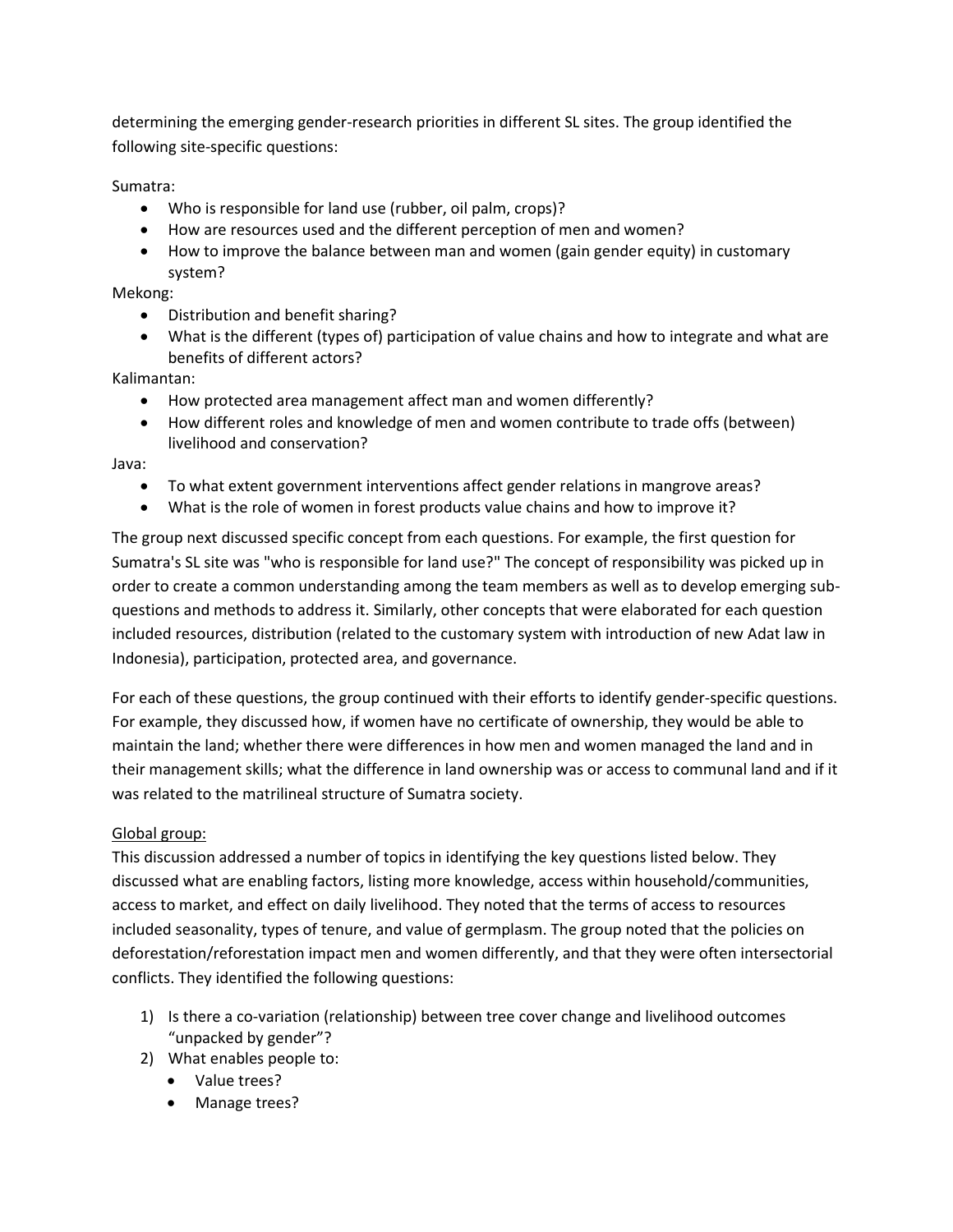- 3) What are the institutional arrangements to ensure equal benefits:
	- If it remains forest?
	- If it is converted (land use change)?

#### **Methods discussion**

The second discussion section picked up from Marlène's presentation on methods. For the most part, the groups' responses were similar. During this session, the Asia group discussed methods that might be relevant for each of SL sites in Asia. It thought there is a need to establish regional level SL sites network among all collaborating centers and partners. The group further discussed the challenges and opportunities presented by each method.

Each group supported the use of a range of methods, both qualitative and quantitative, depending on the type of questions being researched. Literature reviews, household surveys, focus group discussions, key informant interviews, and participatory techniques, such as mapping and transect walks were listed. There was interest in comparing different methods to determine which might be better at collecting gender-relevant data. Several common themes on methods emerged, e.g.:

- The desire to develop a strategy or tools for understanding gender dynamics at the landscape level;
- The importance of developing an understanding of the relationship between gender and other types of social diversity (age, ethnicity); and,
- The need for tools (both data collection and analysis) to link the local with the larger systems.

In the final discussion session of the day, groups were asked to identify the types of support they would like to receive from the gender team and from CRP 6. Several participants wanted to have better access to existing materials (such as literature, manuals, tools) and guidance on how to best use them. Others noted a desire for new funding to develop joint proposals across themes and more time with the gender team. Some called for capacity building for their partners. Others noted a desire for support to create better synergies across the regional landscape sites and themes. Support for writing workshops was also mentioned. One group wanted to hire one or two post-docs to look more systematically at data from existing gender-related case studies.

#### **Review of Day Two**

Peter Holmgren, CIFOR's Director General, opened Day Two with a talk positioning forestry research within the broader research agenda, not only of the CGIAR system, but also among other broad development initiatives. He argued against the current stovepiping found in most presentations and priorities, and instead supported a more holistic approach about forestry research, demonstrating how forestry research findings can speak to many dimensions of poverty reduction, food security, and climate change, among other goals.

His talk was followed by a presentation from Aaron Russell on current research on the Mekong Delta (originally scheduled for Monday).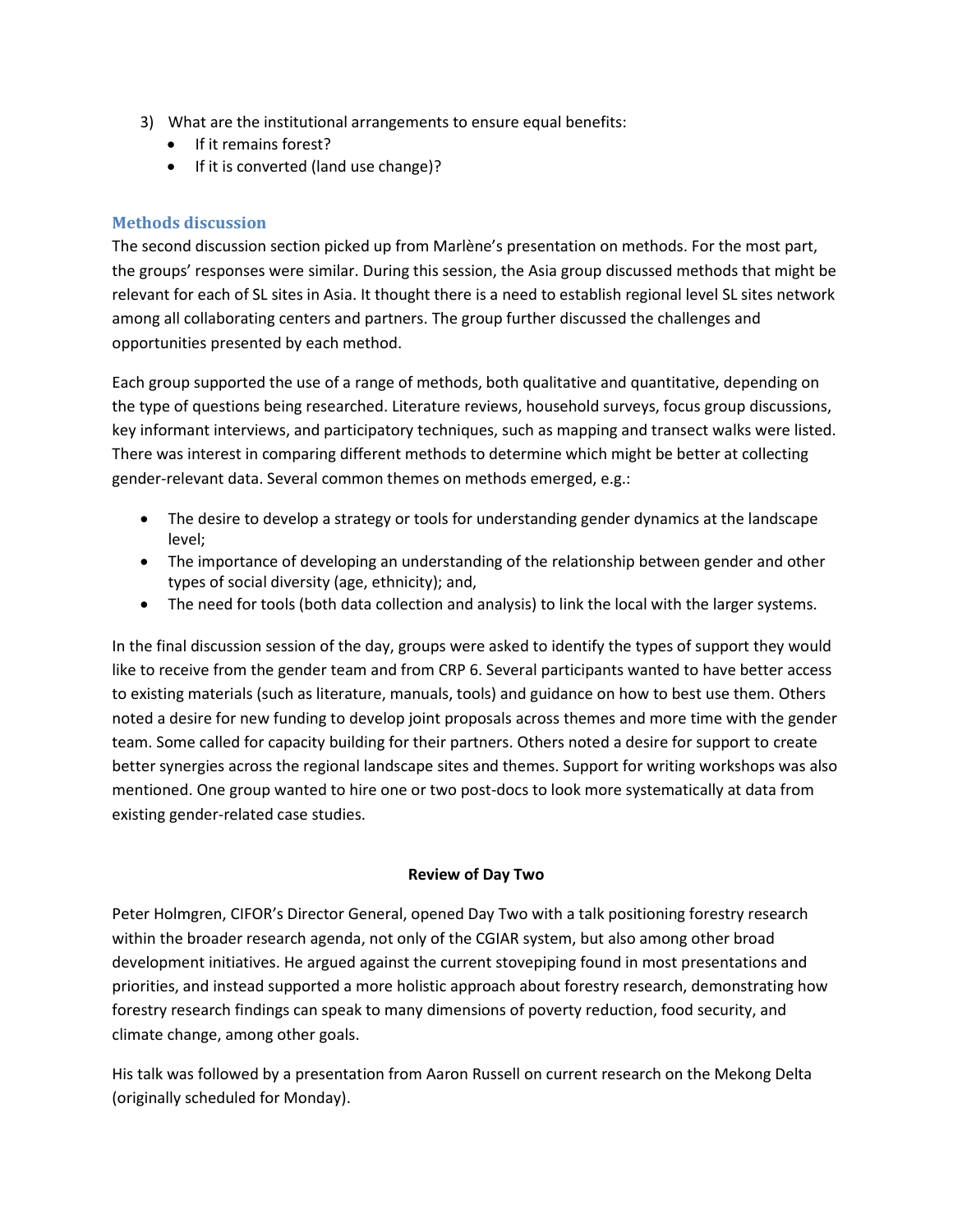The topic of gender and value chains was introduced by Deborah Rubin, Cultural Practice, LLC. She briefly reviewed key concepts on gender and value chains. She noted that while value chain analysis (VCA) has been popular for some time, it has only in the past few years become a common focus in development work, particularly with a gender focus, and even more recently has become a focus for forestry research. In development work, VCA offers a lens through which to understand the competitiveness of key sectors within a national economy and to enhance the operations of value chains for pro-poor growth. It is also used by individual firms to improve their competitiveness in national and international commodity chains. Participatory forms of VCA help communities or producer and trading groups to explore their roles in global market networks, with the goal of improving the benefits they gain from their participation in them. Gender analysis of value chains helps to identify ways to reduce gender disparities in participation, access to resources, and benefit sharing throughout the chain, not solely at the producer level. Thus when value chain programs are designed using gender equitable principles, they can foster both competitiveness and gender equity goals.

Three examples of forestry value chains research involving both men and women were then offered in rotation by Robert Nasi (bushmeat), Herry Purnomo (furniture), and Narasihna Hegde (fruit trees), after which the participants reformed in their groups to map the gender dimensions of a value chain of their choosing. The groups worked on answering the following questions for i) the palm oil chain (globally); ii) charcoal in Africa; and iii) furniture in Indonesia.

- 1. What information do you have about the activities (roles and responsibilities) in which men and women are involved at the different nodes of the chain? What are the gaps?
- 2. What information do you have about the determinants of men's and women's participation in the chain at each node? What are the gaps?
	- What assets do women and men need for participation at each node of the chain? (e.g., land; human capital – education, skills; finance
	- What are the differences in men's and women's access to these assets?
	- How does this differential access shape men's and women's different types of participation in the different nodes of the chain?
- 3. What information do you have about men's and women's income and benefits derived from participation in the chain? What are the gaps?
	- What are the different pathways by which this income and/or the benefits flow to men and women? (e.g., from direct linkage to the market, from community or producer groups, through intrahousehold transfers including non-monetary)
- 4. What do you know about the resource sustainability implications of further commercialization of the chain? What the gaps?
- 5. What are the implications for different livelihood strategies of further development of the chain? Will these differ for men and for women and if so, how? What are the gaps?

Two of the groups (charcoal and furniture) developed extensive responses to these questions as well as new research questions to consider. The third group working on oil palm was not convinced that gender issues were relevant to all stages of the value chain and did not care to develop questions to investigate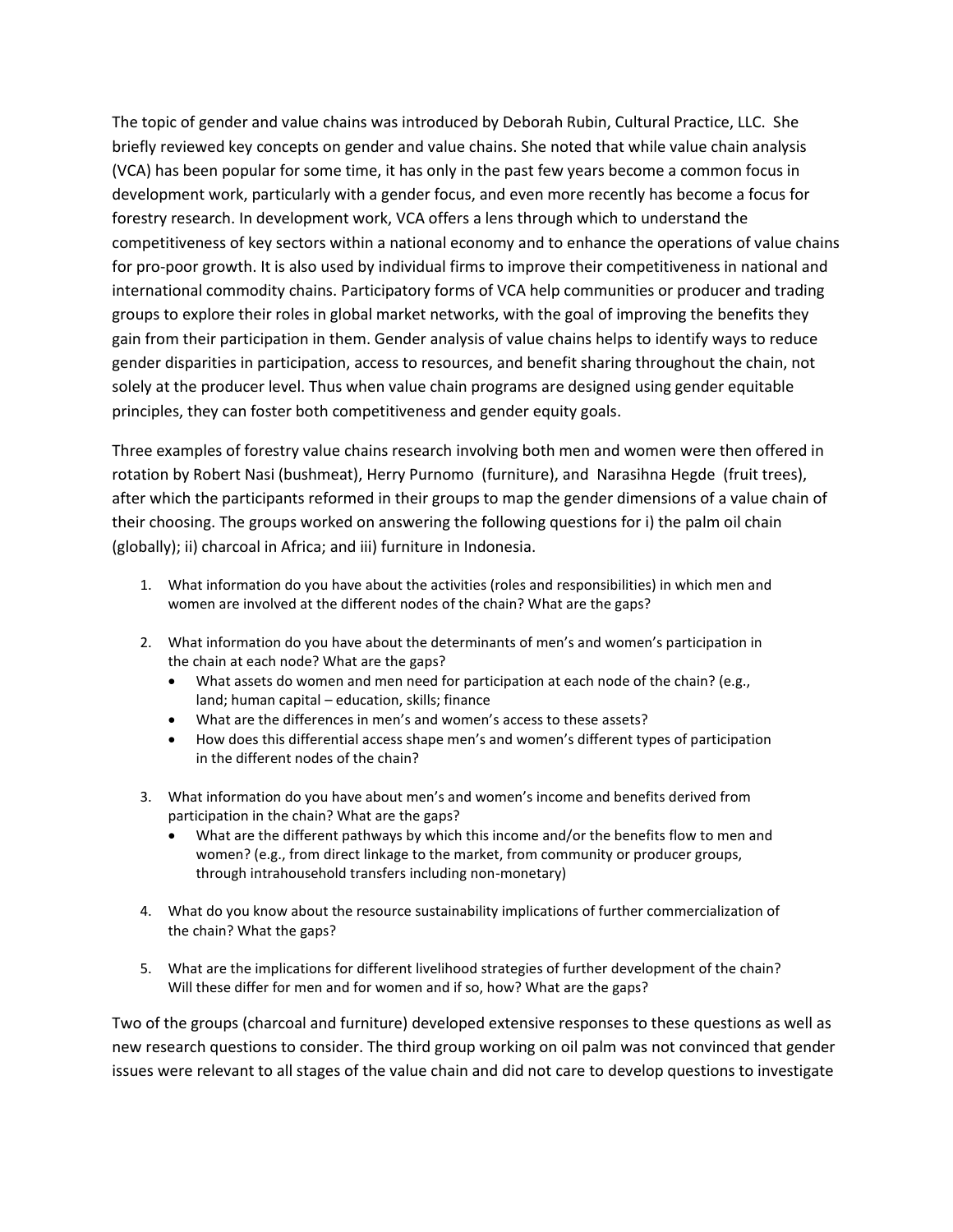whether or not they might be. Instead, they focused on identified some gender dimensions that might be relevant at the production and processing nodes of the chain.



The group as a whole articulated the following general gender questions: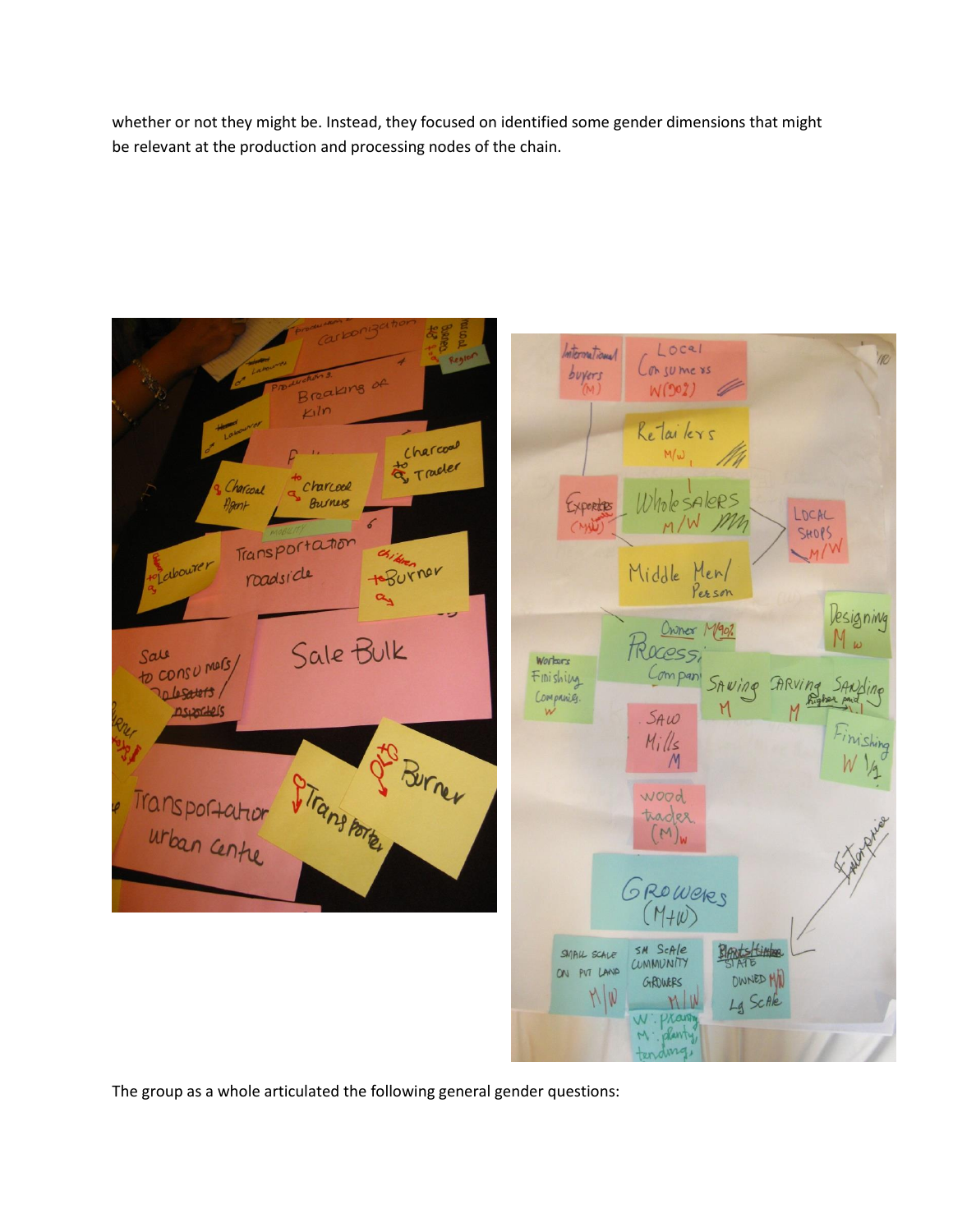- 1. What has been the impact positive or negative of technologies (including but not only ICTs) on women and men from their participation in different forest value chains, different landscapes, and different countries? It is leading to more efficient chains? Is it leading to more effective forest management?
- 2. What has been the effectiveness of grassroots organizations on empowering women?
- 3. What are best practices for communicating results of research to end users (including communities)?
- 4. How can impact pathways be more fully engendered?
- 5. How can research findings be used for greater impact on forest management? Especially for groups at different levels?
- 6. Where is the starting point for forestry value chains? How can VCA be linked back to ecosystem services?
- 7. How can the methodologies for collecting and analyzing gender-related data be refined to address research questions beyond the household (producer) level (raised as part of the value chain discussion)?

## **Final comments**

At the conclusion of the workshops, Robert Nasi, Anja Gassner, Bimbika Basnett, and Marlène Elias offered a few summary comments, thanking all for their active participation and useful suggestions for moving research on gender in the Sentinel Landscapes forward. Anja emphasized the value of the discussions for guiding the SL work and suggested that the findings of the workshop would/could be used to inform the selection of IFRI village level indicators as well as the household survey. She said she is also keen to support the development of a gender module, drawing on some of the recurrent themes highlighted by the participants. Robert reiterated the importance of taking gender seriously and how there is high level institutional support for this within the CG system. He also welcomed the gender team to provide input into the developing the next round of proposal for CRP FTA. Bimbika reminded the group that the gender team is still looking for input to develop appropriate indicators for integrating gender into the SL research. Both Bimbika and Marlène also noted that there are a range of resources available to the group for integrating gender into their work.

Note: Presentations as well as documentation of the evaluations and comments are provided in separate files.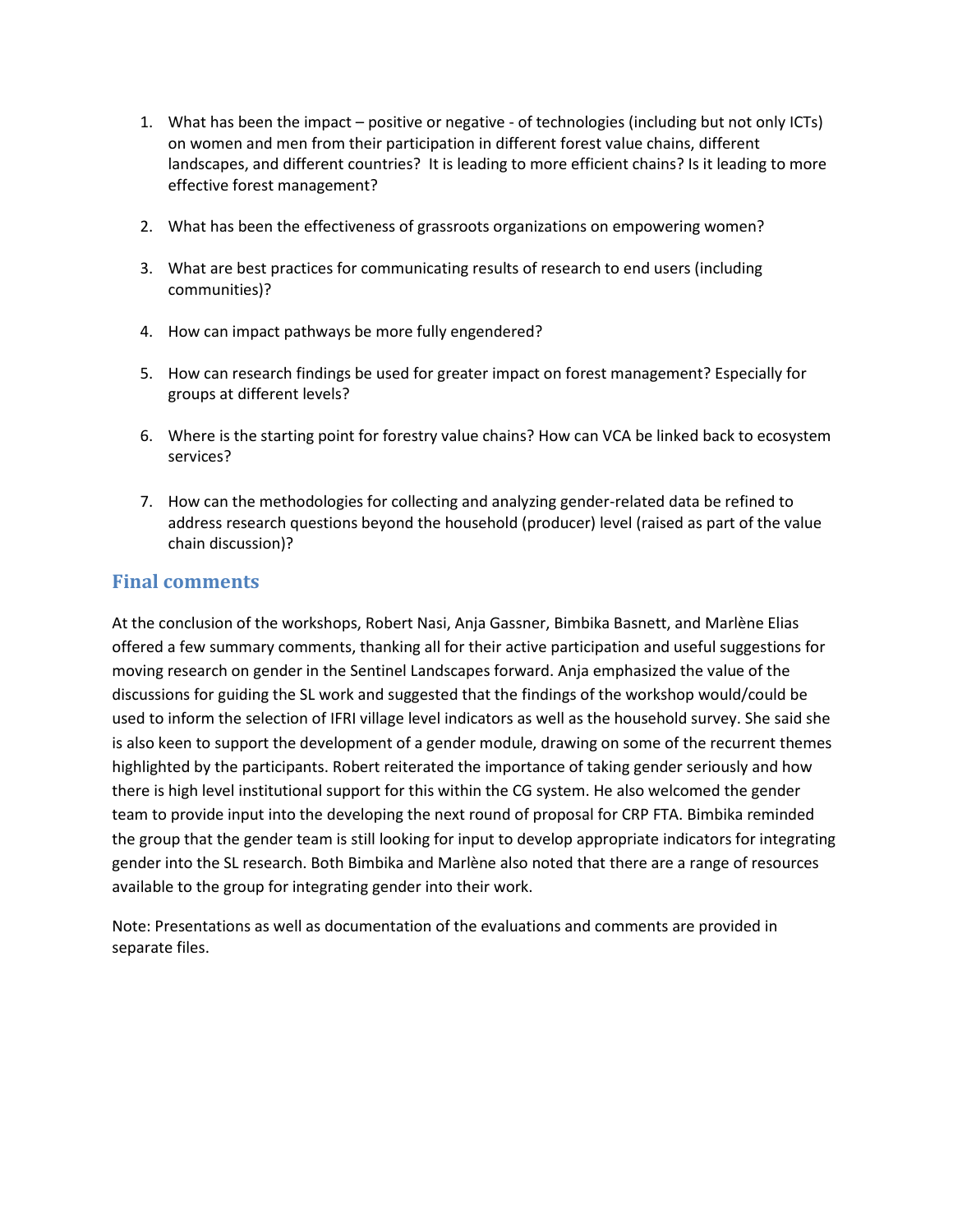# CRP 6: Forests, Trees, and Agroforestry Workshop on Integrating Gender into the Sentinel Landscapes

# Evaluation card comments, listed positive to negative

## Key points:

- More positive than negative comments.
- Many of the positive comments emphasize the value of getting together and the opportunity for the focused discussions, whether on the Sentinel Landscapes, on gender analysis, methods, or value chain concepts.
- At the same time, some felt that there was too much discussion.
- Most negative comments addressed the value chain component. Several expressed a desire for more examples of gender integration into value chains, successful and not. It isn't clear why these commenters apparently did not consider the presentations of CIFOR research by Robert Nasi (bushmeat), Herry Purnomo (furniture), and Narasihna Hegde (fruit trees) to be such examples or to see that the mapping exercise and questions were intended to provide these examples in a more interactive format. Note: The reorganization of the schedule on Day 2 to add the Mekong presentation required shortening the gender and value chain presentation, which would otherwise have had time for questions and/or have provided more examples.

Positive comments – highlighted opportunities for interactions and time for discussions

Great experience and shared and learned a lot about the methodologies being used globally for generating household data and its analysis.

Very happy to learn gender issues across discipline and continents.

Help me to know how to explore the research question very well, especially about gender perspective in the landscape context – Thank you so much.

Great to hear different viewpoints and a varied approach at addressing the gender imbalance issue.

This is an interesting opportunity to share and exchange ideas about gender in (the) forestry research.

Helped us explore the scale of our research and evaluate what impact we want our research to have.

I liked the group discussion around the value chain analysis.

Great questions for guiding group work.

Great group of people, well facilitated, led to some exciting ideas – very worthwhile for me.

I liked the sharing of ideas.

Good discussions, rich in context, plenty of scope for participants to voice opinions (even the non-conformist ones!).

Good interaction within group work.

Good sharing of different expertise on gender aspect.

Better understanding on objectives, research questions, methods and practicalities on integrating gender into Sentinel Landscapes.

It was good to meet other people (outside of CIFOR, CIFOR colleagues far away [to] learn about social landscapes.

Positive: The detailed analysis of a value chain. It helped us to understand the roles of men and women in each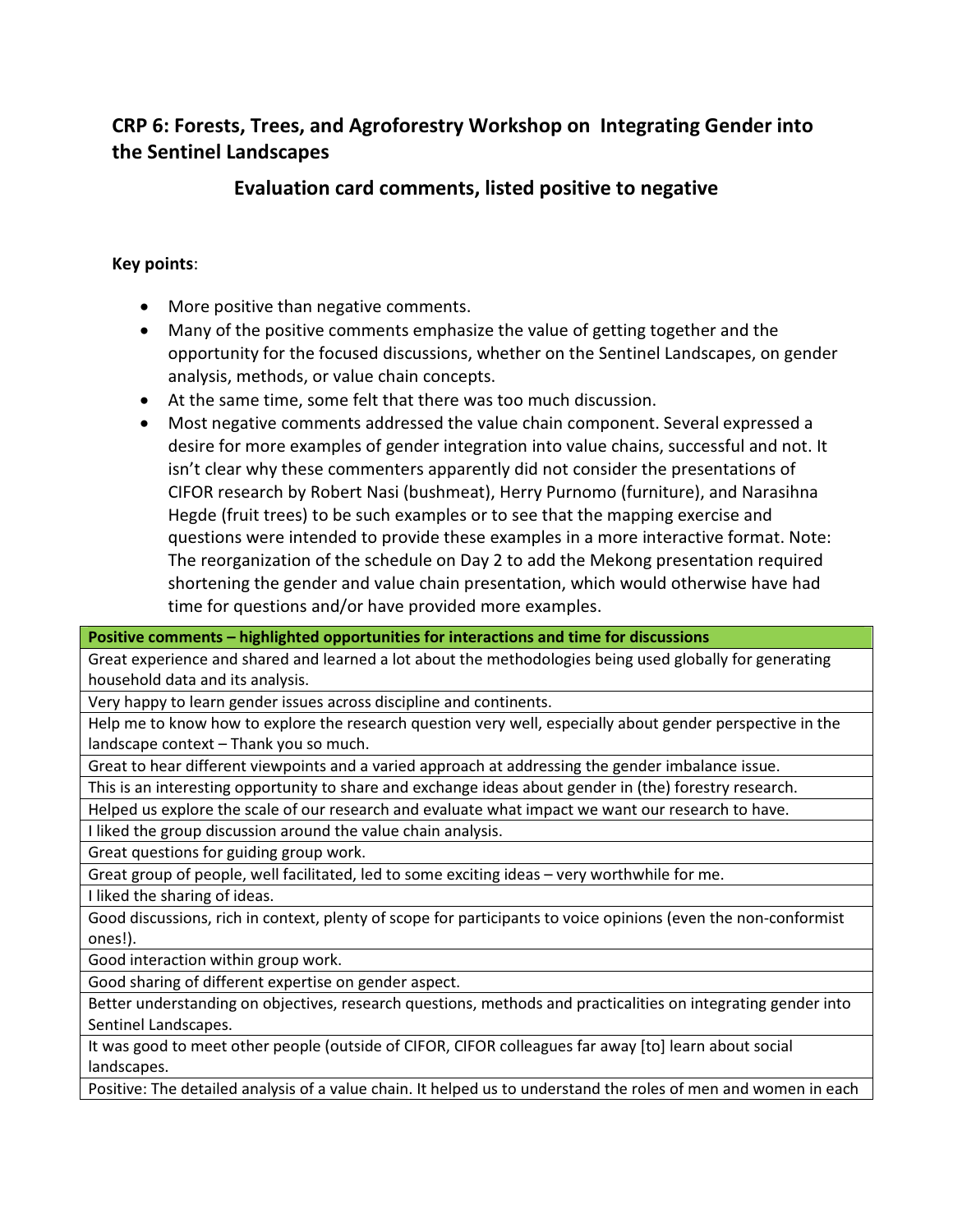node and it enabled us to raise research questions.

Specific cases on gender analysis were helpful to explore potentials/limitations.

Moving forward with the gender issue within forestry research needs to consider contextual factors (culture, people, aspirations, ….) and use more research-action approach to test systematically assumptions. The work done by this gender group is contributing greatly to this.

To see ways forward for comparative gender research.

Opportunity to bring multi-disciplinary team.

Excellent idea in general and great facilitation.

Research methodologies discussion on first day was very helpful. Group exercises on Sentinel Landscapes were good.

I learned how to get data in focus groups because my experience in same place in Indonesia, women and men cannot talk/meet in the same places because man is dominant talker. I got more WHO should get benefit on the gender perspective and how to do it.

Fantastic facilitation.

I liked the facilitation and participation.

Good scientific exercise.

Good workshop venue and facilities.

Suggestions for improving organization or content

I'm still not exactly sure what gender encompasses. I now understand that it is a bit broader/larger than I first thought, but it wasn't clearly defined.

Need more … days for this nice workshop.

It would have been good to see/hear about experiences and discuss about integrating these analyses /data into practical/action research and look how exactly we can (get) more closer to achieving the SLOs.

It would have been more interesting to adopt/look at several approaches for moving forward gender research.

I think that cards and other aids could have been used a bit more to help clarify the topic.

Points for discussions are too wide and needs to be developed considering multi-disciplines.

Shorten group discussions and mobilize a fixed facilitator in each group.

To be improved: time management (and) effective participation in group discussion.

What could be improved in the program agenda is to avoid overlapping questions/practicalities.

Change: value chain exercise – one group didn't see relevance of value chains!

If forced, I would say there was not enough attempt on the part of the facilitator to summarize things and highlight where there is consensus and where there are differences in views.

I hope the outcome/outputs of the workshop are shared at least to all the participants. More importantly there should be a concrete follow up!

**Critique** 

Group exercise questions were too many and in some cases not specific, mainly on value chain  $(2^{nd}$  day).

Add-on module – lack of good example on gender integration in value chain improvement/interventions.

Could have had more practical examples of how different programs/interventions have tried to address gender issues, both positively and negatively.

The discussion and the process are very slowly becoming boring.

Presentations on the agenda not so informative – maybe also needed more guidance (in terms of gender), examples, concepts, etc.

The two presentations on Day 2 (morning) were not linked enough to gender analysis/integration (rather a presentation of concepts and SL regions).

The presentations on Day 2 were out of step – not really focused on gender – presenters did not seem to have given serious thought to contributing to the goals of this workshop.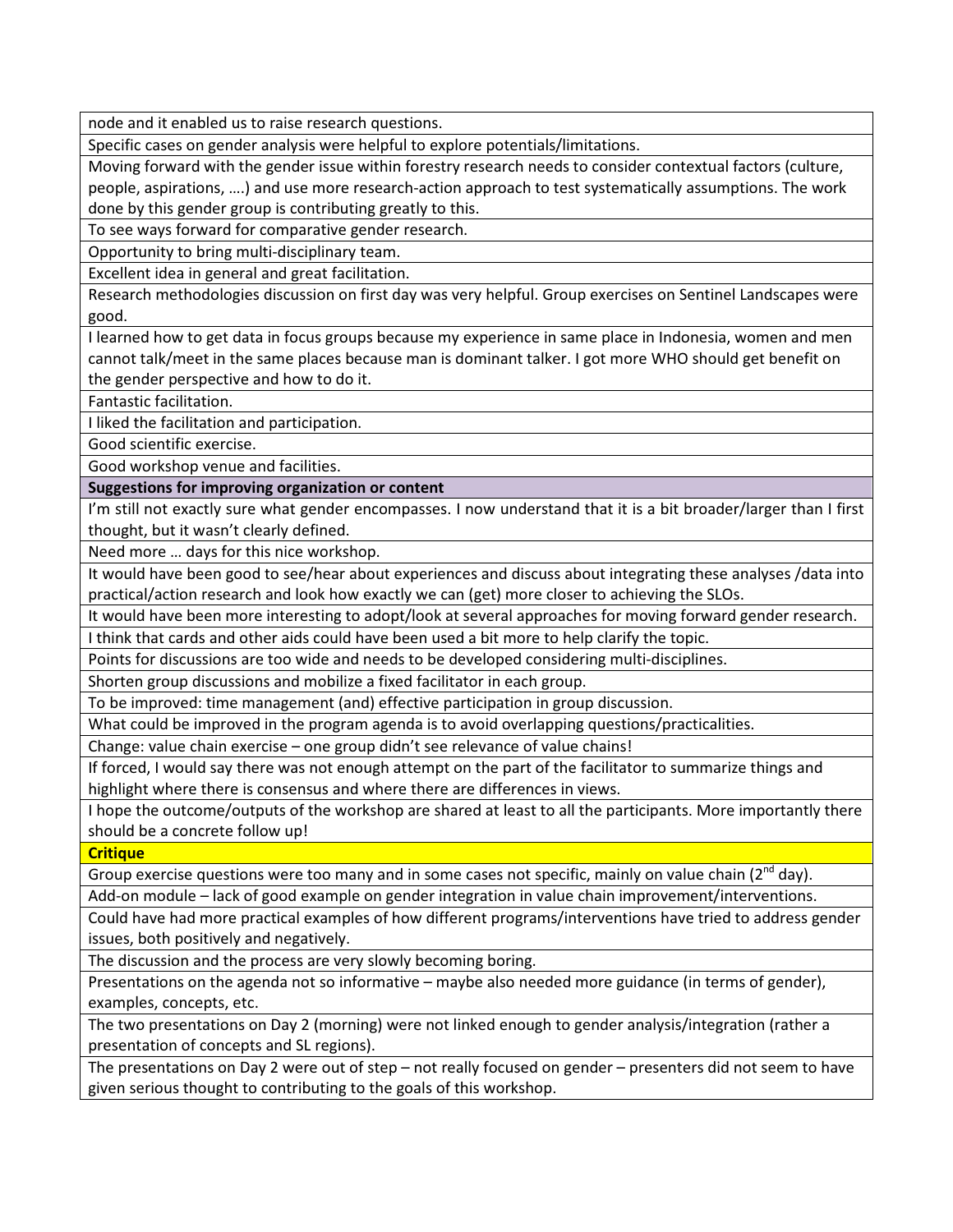| Quite long days (8:30 – 17:30) with a lot of discussions. |  |
|-----------------------------------------------------------|--|
| Beyond the control of the organizers or facilitators      |  |
| Not enough sleep.                                         |  |
| Time difference effects.                                  |  |
| Food on Day 1 was not good.                               |  |
| Participants is not full like on the list - some missing  |  |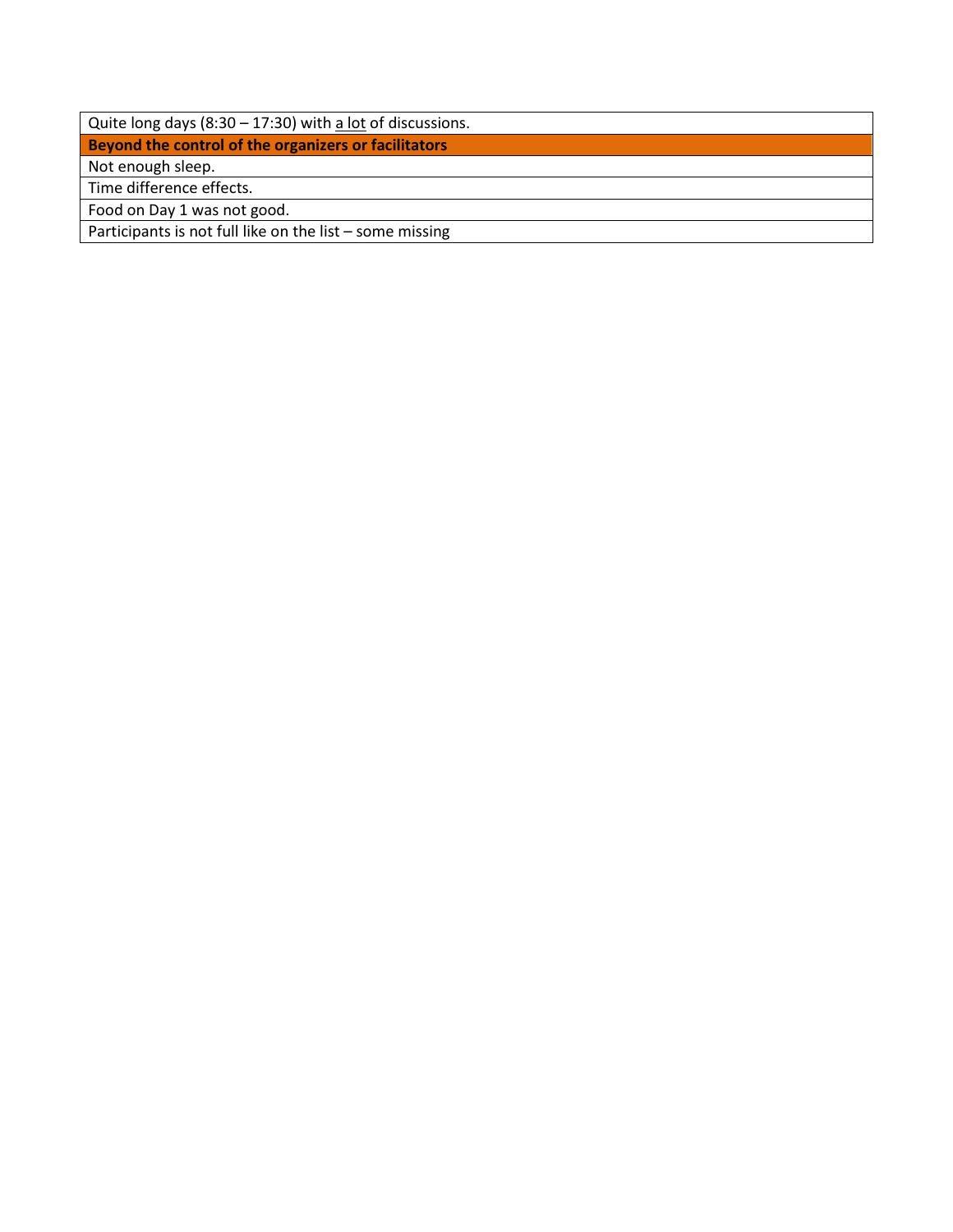# Flipchart notes

# Day 1: Concepts discussion

General point:

Gender responsive:

- Gender informed
- Gender focused

### Group 1 (Africa): Types of Sentinel Landscapes:

Each Sentinel Landscape team (Burkina Faso/Mali, Central Africa, and East Africa) identified the main themes of their research. These themes, listed in A-D below, were based on issues of particular importance to each regional context. Based on these key themes, cross-cutting gender-specific questions (1-4 below) deemed relevant to more than one Sentinel Landscape were formulated.

A. West Africa: 5 priorities:

- Climate change
- Energy
- Water
- Biodiversity
- Governance
- Crosscutting migration issues

B. Central Africa: Reconciling ecosystem services and development  $\rightarrow$  land use conflict; vulnerability to climate change, AF systems (intensification and diversification); logging

C. East Africa: High populations; vulnerability to climate change; land tenure and access; ecosystem services (water)

D. Southern Africa: Land tenure and land access; migration; logging

Research questions:

- 1. What are the gender differentiated impacts of CC and climate variability on livelihood strategies and natural resource management?
- 2. How do policies and institutions affect adaptive capacity of vulnerable groups (analysed using a gender lens) between hhs and at the level of the community?
- 3. How have land tenure reform and land use changes affected ownership and access to land and forest resources of women and men from different socio-political groups?
- 4. What are the gendered opportunities and constraints to benefit from and manage ecosystem services?

Group One:

- 1. What are the dynamics of landscape change in terms of diverse effects and impacts on the households and ecosystems as well as the implications for achieving the four SLO with the landscape
- 2. How do change processes impact capacity of ecosystem to provide services to rural households?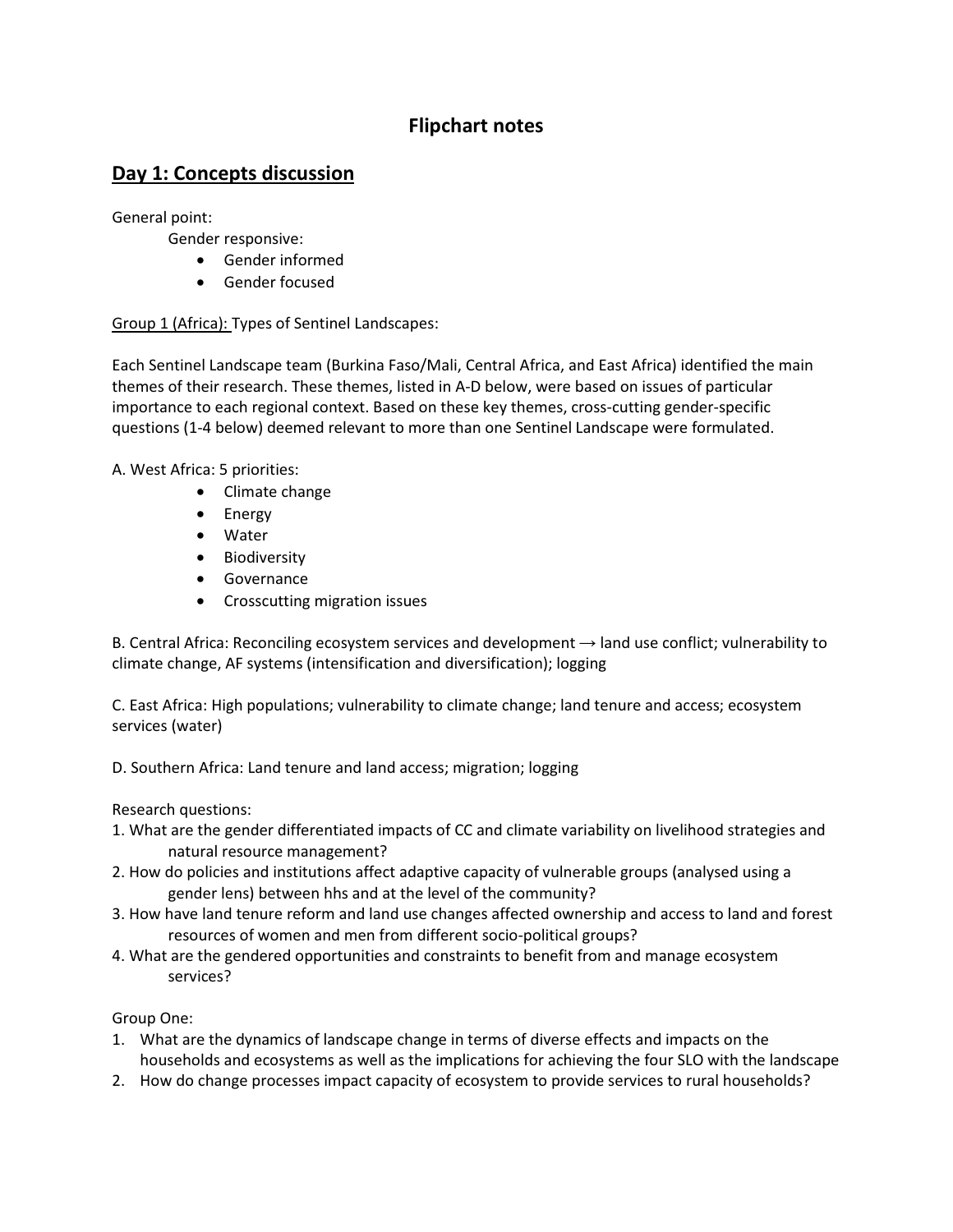Group 2 (Oil palm): Oil palm industry is seen as a solution to forest issues

- Key questions of OPSL
	- $1^{\circ}$  Trajectories and what is influencing them (Is it driving deforestation?)
	- 2<sup>°</sup> Political economy
	- 3<sup>°</sup> Business models and distribution of benefits

Overarching – i) foreign investors ii) local smallholders (who are either independent or plasma)

- Gender issues in these three areas:
	- o Trajectories gender in decision making; role of tenure (securing rights before investment; gender and tenure)
	- o Political economy
	- $\circ$  Business models -- food productions (from subsistence to cash crop); shifting from one market to another (rubber or rice to oil palm – what influence does gender have?); gender in the plantation model
- Three gender-specific questions:

1. Impact: When income comes in from palm oil what effect does it have on the gender dynamics within households and villages?

2. Decision making at the community level: ICRAF research on the role of gender in decision making at landscape/community level – adoption of oil palm agriculture

3. Scaling up: Gender and political economy at policy level with oil palm  $\rightarrow$  changing landscape. What are the implications of expanding oil palm production on men and women, including relationship among men and among women?

N.B.

Gender in FPIC: is it inclusive and gender representative? Gender along the whole value chain

#### Group 3 (Asia): Questions are slightly different for the three landscapes

The Asia group started their discussion with an agreement that their questions needed to be specific to the areas in which they were operating (Kalimantan, Sumatra, Mekong, and Java) to be most useful in determining the emerging gender-research priorities in different SL sites. The group identified the following site-specific questions:

Sumatra:

- Who is responsible for land use (rubber, oil palm, crops)?
- How are resources used and the different perception of men and women?
- How to improve the balance between man and women (gain gender equity) in customary system?

Mekong:

- Distribution and benefit sharing?
- What is the different (types of) participation of value chains and how to integrate and what are benefits of different actors?

Kalimantan:

• How protected area management affect man and women differently?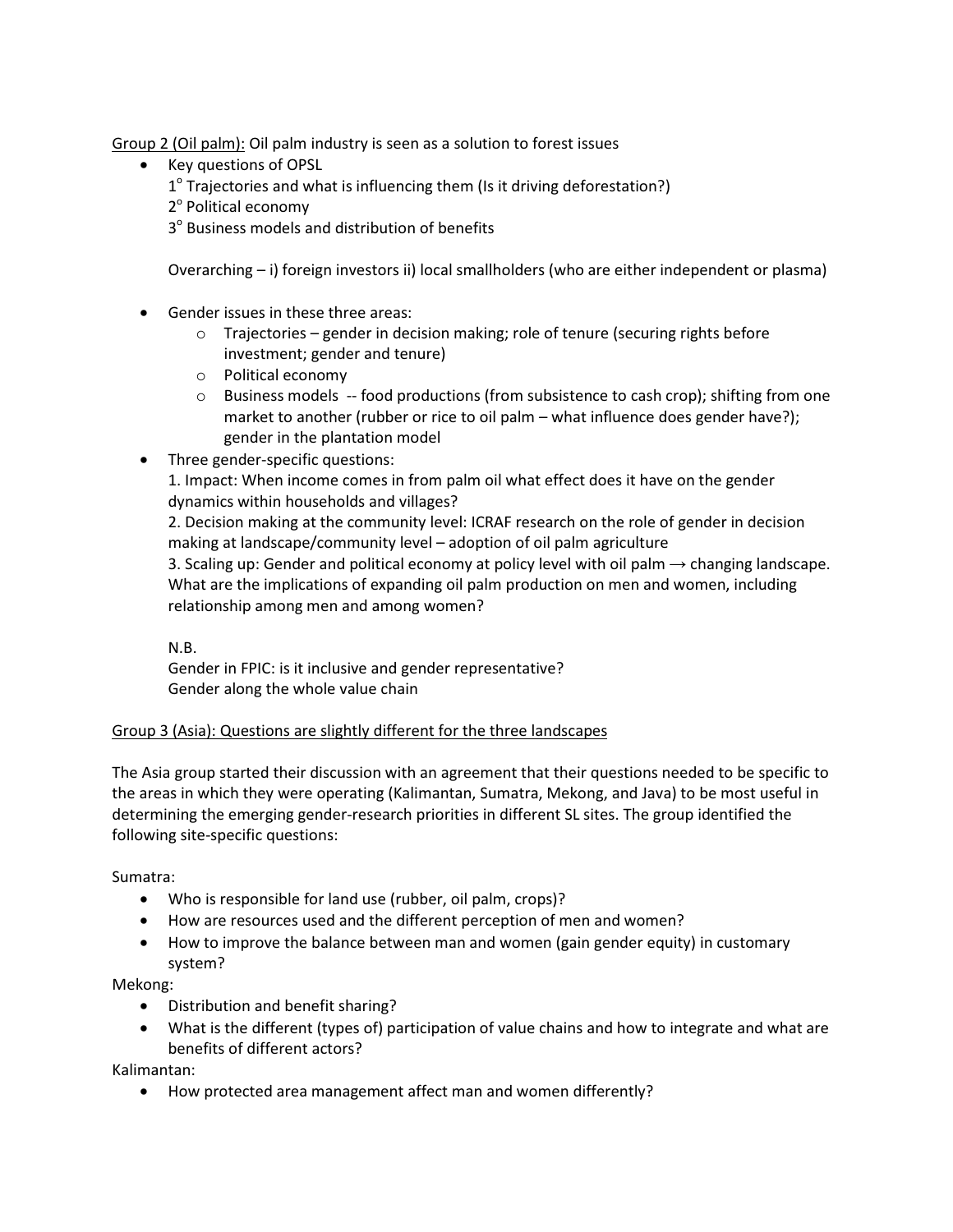• How different roles and knowledge of men and women contribute to trade offs (between) livelihood and conservation?

Java:

- To what extent government interventions affect gender relations in mangrove areas?
- What is the role of women in forest products value chains and how to improve it?

The group next discussed specific concept from each questions. For example, the first question for Sumatra's SL site was "who is responsible for land use?" The concept of responsibility was picked up in order to create a common understanding among the team members as well as to develop emerging subquestions and methods to address it. Similarly, other concepts that were elaborated for each question included resources, distribution (related to the customary system with introduction of new Adat law in Indonesia), participation, protected area, and governance. For each of these questions, the group continued with their efforts to identify gender-specific questions. For example, they discussed how, if women have no certificate of ownership, they would be able to maintain the land; whether there were differences in how men and women managed the land and in their management skills; what the difference in land ownership was or access to communal land and if it was related to the matrilineal structure of Sumatra society.

- 1. Responsibilities Resources use/Concept
	- Maintenance (if women has no certificate then no loan)
	- Management
	- Land tenure (who owns land/private land)
	- Decision making
	- What are different role of men and women related to areas in #1?
- 2. How are resources from all land users different between men and women and in perceptions of men and women, regarding types of capital?
	- Work patterns
	- Capital/Financial resources
	- Social
	- Human
	- Environment
	- Political
- 3. Customary system example, access to community land and forest
	- Land system/institutions
	- Leadership/policy
	- Incentive/disincentive for men and women
- 4. Participation:
	- Different actors (producers, retailers, wholesalers, men and women traders)
- 5. Protected areas:
	- Wildlife and plants
	- Human settled inside Pas
	- Management authority (to whom does community report? What are implications for men and women?)
	- Conflict management and resolution
- 6. Is it trade off or balance between conservation and development?
	- Peoples' local practice and knowledge (women and men)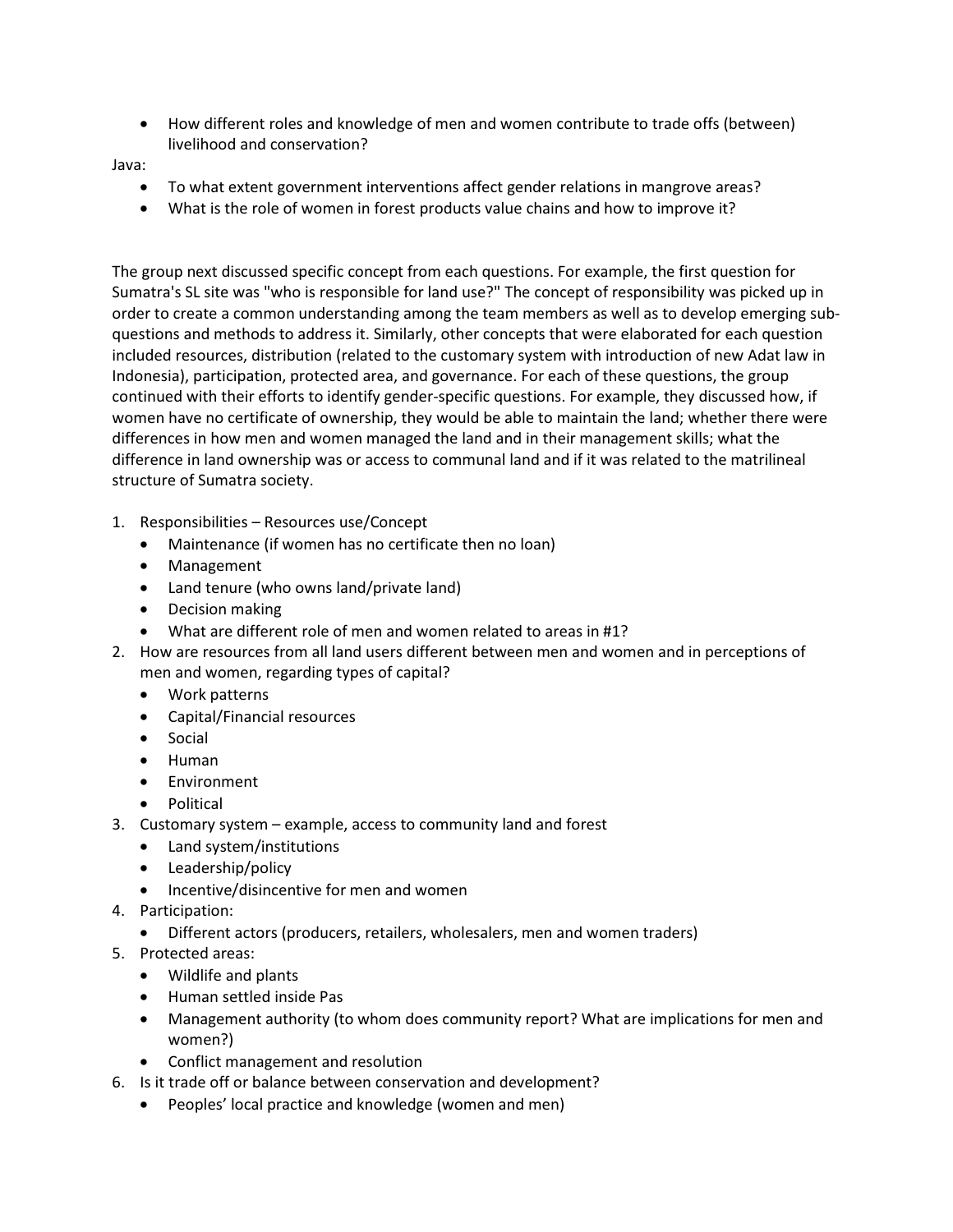7. How establishment (male) government interventions /farmers groups affect women?

#### Group 4 (Global):

What are seen as benefits by different genders/classes? Terms of access to resources: e.g., seasonal, types of tenure, to parts of resources, 'value' of germplasm How do deforestation/reforestation policies impact men and women differently? Policy coherence/incoherence – intersectoral conflicts Covariation between tree cover change and livelihoods What causes people to value trees?

Themes:

- Enabling factors
- Benefits
- Access to resources
- Deforestation and reforestation policies impact on men and women
- Policies improve the situation

Research questions:

- How to do action research?
- How can we best get different viewpoints from same household?
- If you have production unit managers in household, they will have different priorities
- Resource management
- Resource use

## Day 1: Methods discussion:

Group 1 (Africa):

Proposed Methodology:

- 1. Literature review of both social and biophysical components including policy analysis
- 2. Identifying and seeking and analyzing relevant data available with a gender lens (identifying gaps); review existing data sets
- 3. Identification of gaps what data is missing or of inadequate quality to be used such that it must be re-sought?
- 4. Adapt and/or develop appropriate tools and instruments; use a range of methods; Apply mixed tools:
	- a. FGD using participatory tools
	- b. Key informant interviews
	- c. Gap analysis workshops with all stakeholders
	- d. Social network analysis
	- e. Institutional analysis
- 5. Collect current data and institute long-term data collection systems (do we need new data?)

Support discussion:

Group 1 (Africa):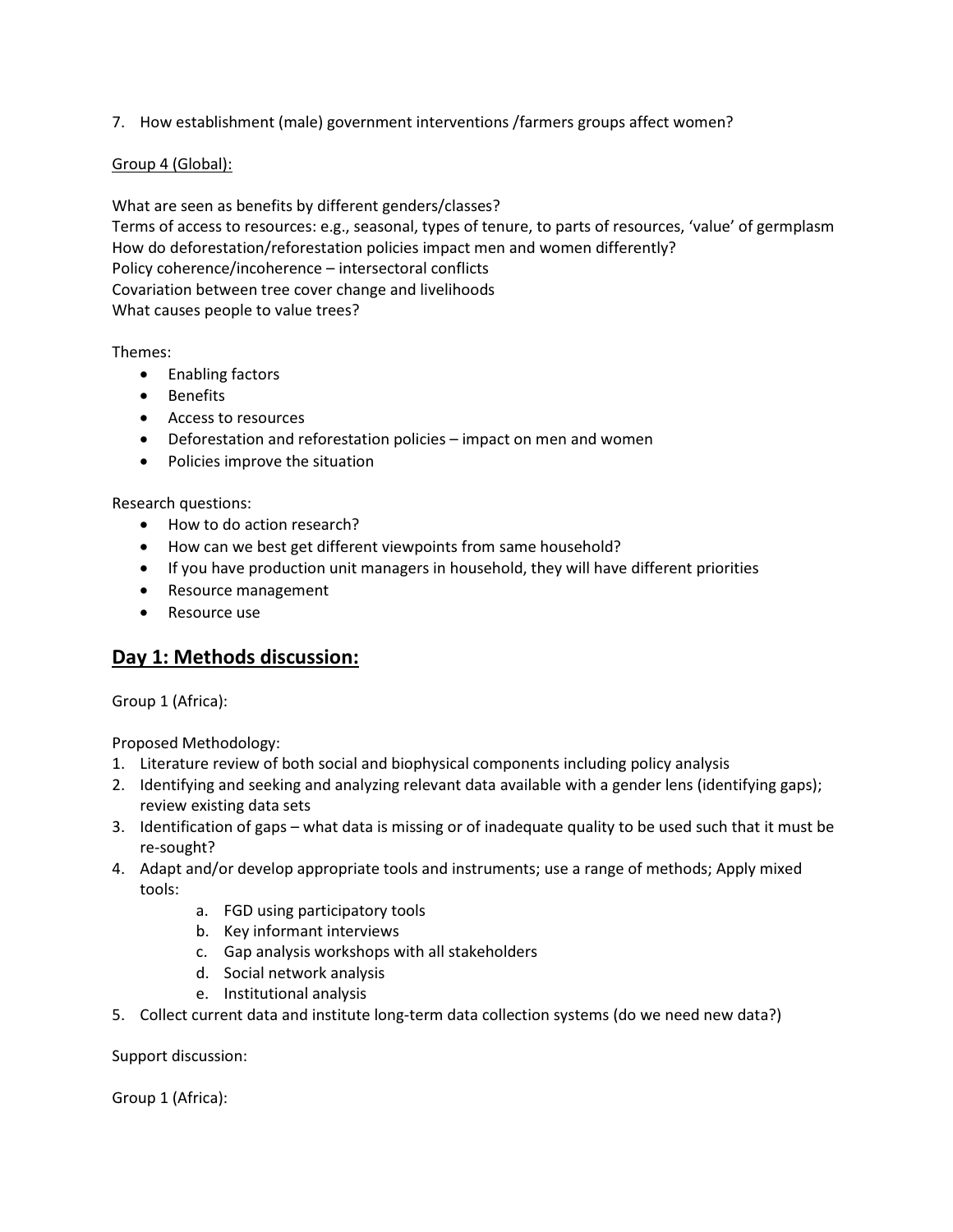1. Formalization of commitment to gender in terms of time allocation and budget allocation; attention to gender should officially be part of the responsibility of researchers (i.e. should be recognized when doing performance appraisals); support for this must be institutionalized

- 2. Focal point in each region
- 3. Improve access to gender resources (Internet/network)
- 4. Capacity building for partners

Group 2 (Palm oil):

Proposed methodologies:

- 1. How to reconcile methods for larger scale of research?
- 2. Incorporation in research sites the time to include new questions related to gender in these surveys
- Incorporating gender into the three fieldwork sites
	- o Impacts of oil palm
	- o Corporate strategies
- Issues that could include gender
	- 1. Income, resource access, control, credit
	- 2. Labor (in plantations), time allocation, job allocation
	- 3. Tenure and inheritance
	- 4. Decision making processes and land use
- Role of gender in decision making n FPIC
- Transitioning between crops
- Labor

Group 3:

During this session, the Asia group discussed methods that might be relevant for each of SL sites in Asia. It thought there is a need to establish regional level SL sites network among all collaborating centers and partners. The group further discussed the challenges and opportunities presented by each method.

#### Methods:

- Use range of 'generic' methods; have flexibility in methods
	- o Secondary information; literature review
	- o FGDs (e.g., documentation of best practices and case studies)
	- o Surveys households
	- o In-depth interviews on certain specific topics
	- o Role-play, e.g., on land use, with mixed groups
	- o PRA tools, e.g., participatory village mapping or sketch, seasonal calendar, pebble distribution
	- o Direct and participant observations
	- $\circ$  Sampling methodology should be considered at the beginning of the research design
	- o Timeframe
- Data collection team with gender expertise
- Build partnerships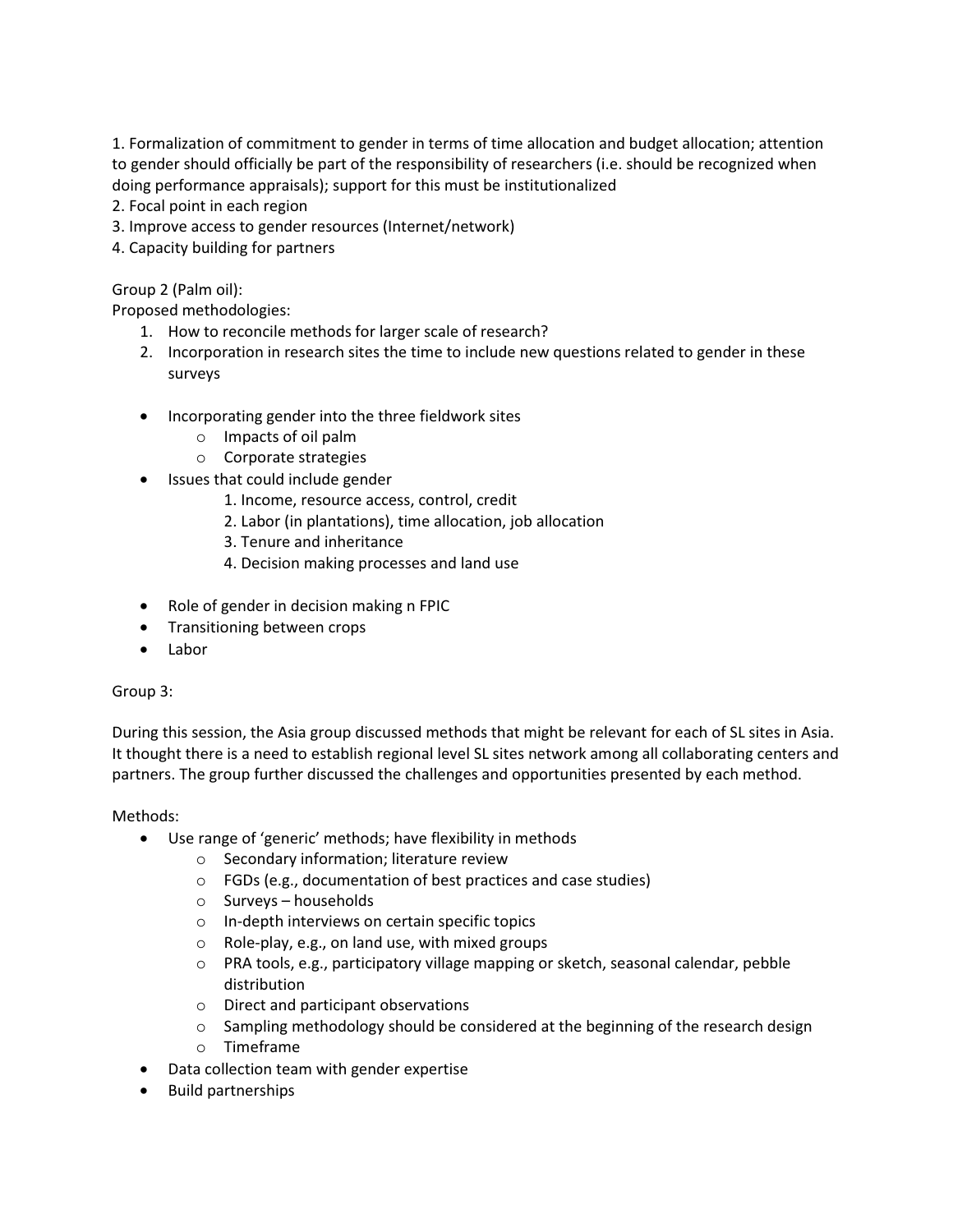- Time frame
- **Resources**

What do we need?

- Development of training manual
	- $\circ$  Existing training manuals, gap analysis, and recommendations e.g., gender in SL considered
- New funding (Development of CNs/joint proposals)
- Additional hr (for gender team)
- Capacity building partnerships (local government and other partners)
- Establishing regional sentinel sites networks (AP region)
	- o Maximize potential for synergy for learning and leveraging
- Writing workshop and other publications support (locally specific)

Challenges and Opportunities:

- Data collection team (composition)
- Capacity building for local partners as they have different skills and knowledge
- Clear ideas on proposed methodology
- All SL methods should consider timeframe and resources
- Researchers should consider local context
- Flexibility, allow evolving framework, e.g., value chain analysis  $\rightarrow$  gender-sensitive VCA (methods, data, resources, time for allowing women's participation

### Group 4 (Global):

Household survey with more than one hh member

1. Implement a comparative (study) of BF HH survey using PR methods such as:

- Transect and resource description walk
- Resource man (NR)
- "Farm" /forest resource flow
- Triangulate with GIS mapping and HR imaging
- 2. Literature review and case studies
	- Well intended interventions resulted in unbalancing of household power relations with implications
	- Participation tools and methods most useful for questions

### Practicalities:

- Comparison of PR methods with hh survey and other types of tools (e.g., mapping, past/present/future; seasonal calendars; resource flows; 4 cell analysis; field observation with group feedback)
- [Goal is to really measure the effectiveness of different methods to get the gendered information needed to address research questions]
- $\bullet$  \$150,000
- 2. Case study harvesting: Hire 1 or 2 post grads at \$10,000 for 3 months to look at the impact of introduced technologies on gender relations in (and) NRM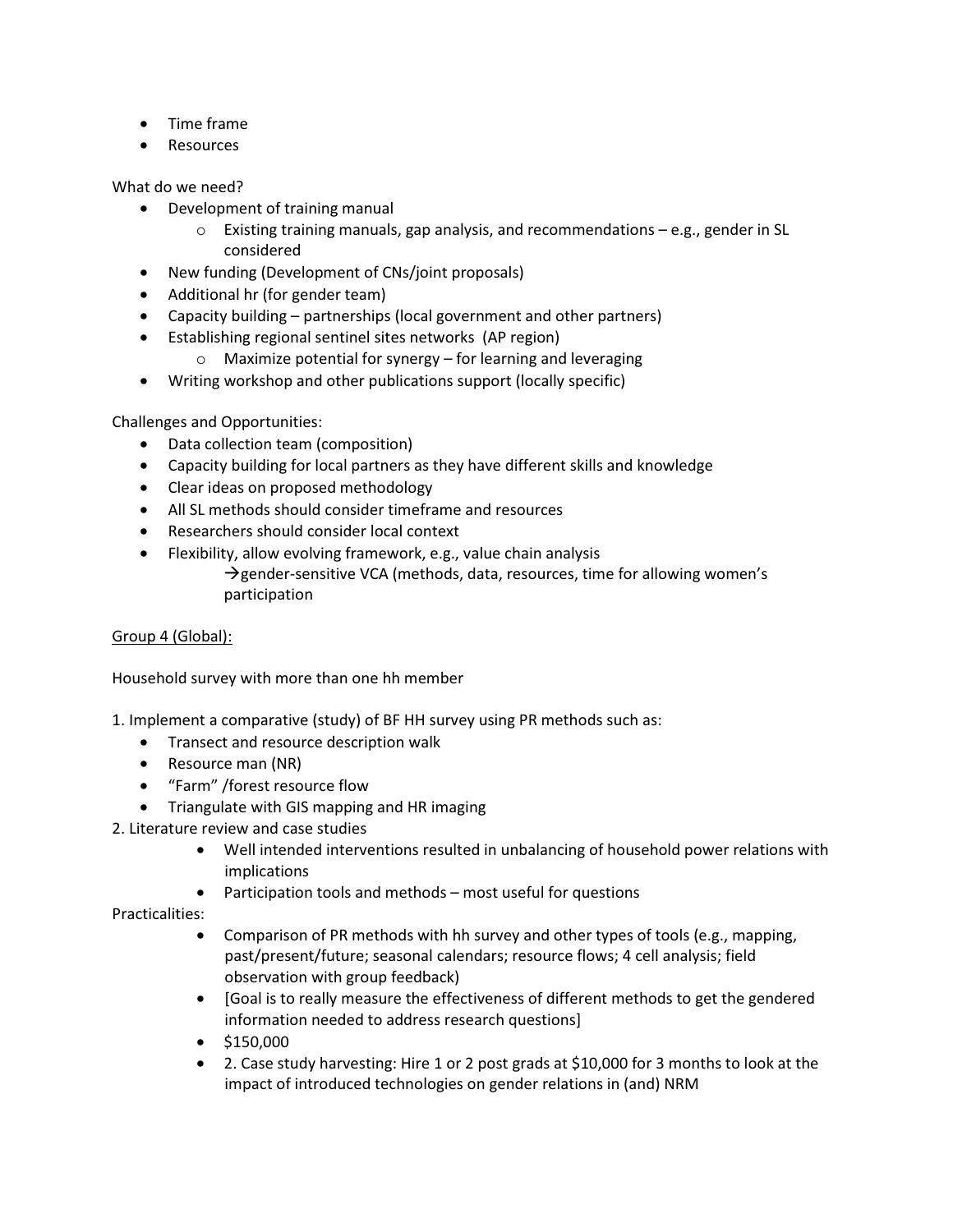What are the key questions of your SL?

Is there a covariation between tree cover change and livelihood outcomes, unpacked by gender? What enables people to value trees and to manage trees?

What are the institutional arrangements to ensure equal benefits if the area remains forest or if it is converted?

What are enabling factors?

Knowledge

Access within hhs/communities to markets

Effect on daily livelihoods

Day One summary comments:

General agreement on need for greater indepth documentation on:

- o Land use and land use change
- o Access to/ownership of/ and control over resources
- $\circ$  What are the gender differentiated impacts of policies (and their relationship on ability of men and women to enhance ecosystem)?
- o Decision making patterns
- o Need to use both qual and quant data collection and analysis tools
- o Need to use data collection team including gender expertise
- Need to develop strategy for understanding gender dynamics at the landscape level
- Need to understand relationship between gender and other types of social diversity (age, ethnicity)
- Need to link the local with the larger systems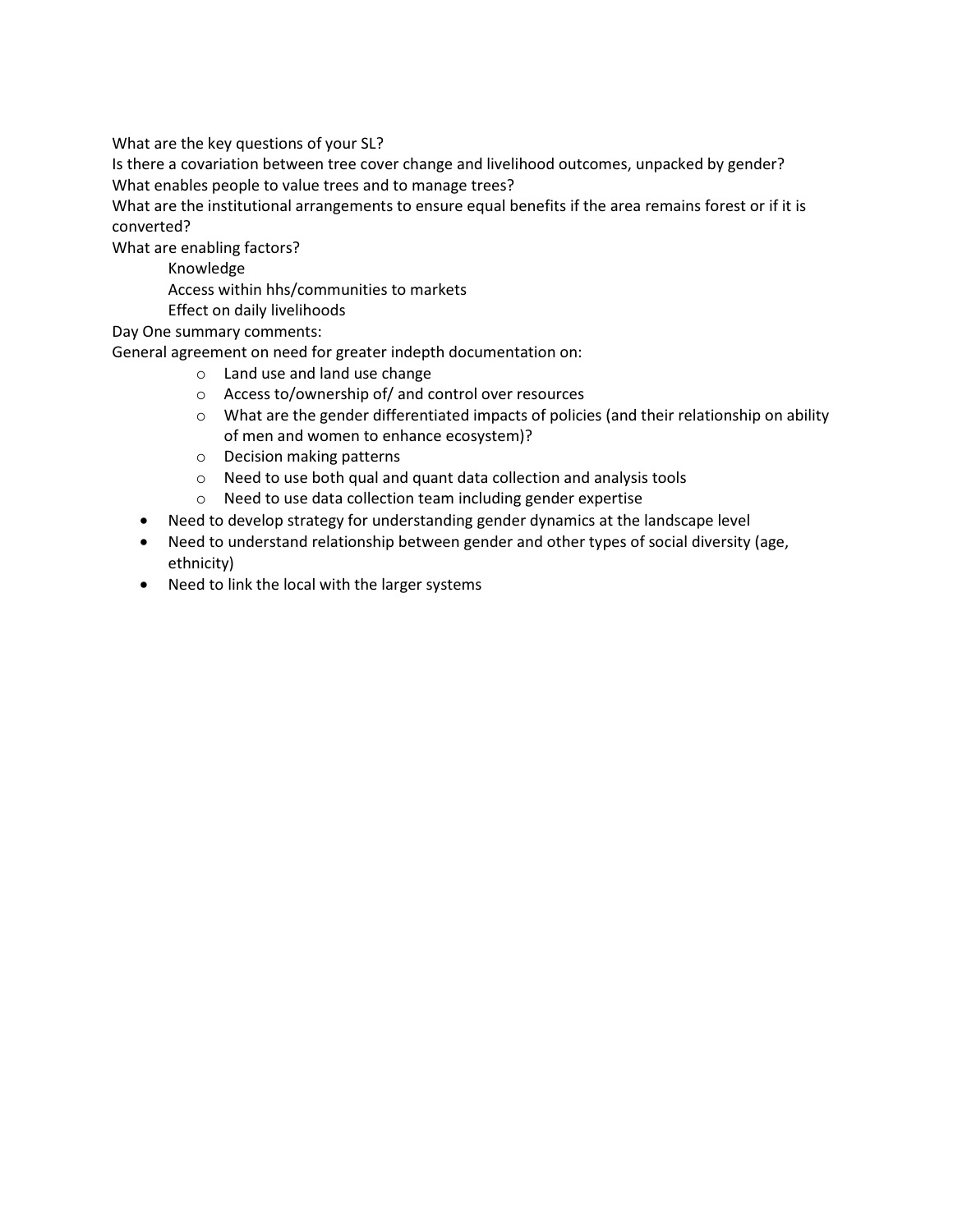# Day Two:

## Discussion: Furniture value chain

1. What information is already available?

Complete info on processing sphere. More partial info on raw material producers and marketing. Good information on consumers in capital city (national) [but not on international]

- 2. Information on: skills for processing; networks for marketing; finance requirements and flows
- 3. Men have higher skill levels and higher paid jobs. Men are the owners; women are the workers.
- 4. Shift to high market demand has encouraged tree production (more than in the past) and [this] is sustainable if illegal logging [is] controlled. Compete with solid wood and carving.
- 5. Four scenarios for upgrading:
	- a. Moving  $up$  closer to the buyer (women)
		- b. Form and/or join associations for small scale producers (men and women)
		- c. Green products (men and women)
		- d. Collaborating down (men and women)

# Day Two: Final session: Research Questions

Palm oil group:

1. Who controls income from palm oil sales within smallholder households and how is this income spent? Who within the household decides how to spend this income?

Group 3:

- 1. Can IT technologies positively impact the possibilities of women moving up (Scenario 1)
- 2. What kind of skills and processing techniques are required to enable more participation of women in the value chain?
- 3. How do associations of small scale producers affect gender equity?
- 4. How to improve women's role in "Collaborating Down" scenario?
- 5. What kind of institutional structure exists and what would enhance [better] participation in the value chain?

General group:

1. What has been the impact – positive or negative - of technologies (including but not only ICTs) on women and men on participation in different forest value chains, different landscapes, and different countries? It is leading to more efficient chains? Is it leading to more effective forest management?

2. What has been the effectiveness of grassroots organizations on empowering women?

3. What are best practices for communicating results of research to end users (including communities)?

4. How can impact pathways be more fully engendered?

5. How can research findings be used for greater impact on forest management? Especially for groups at different levels?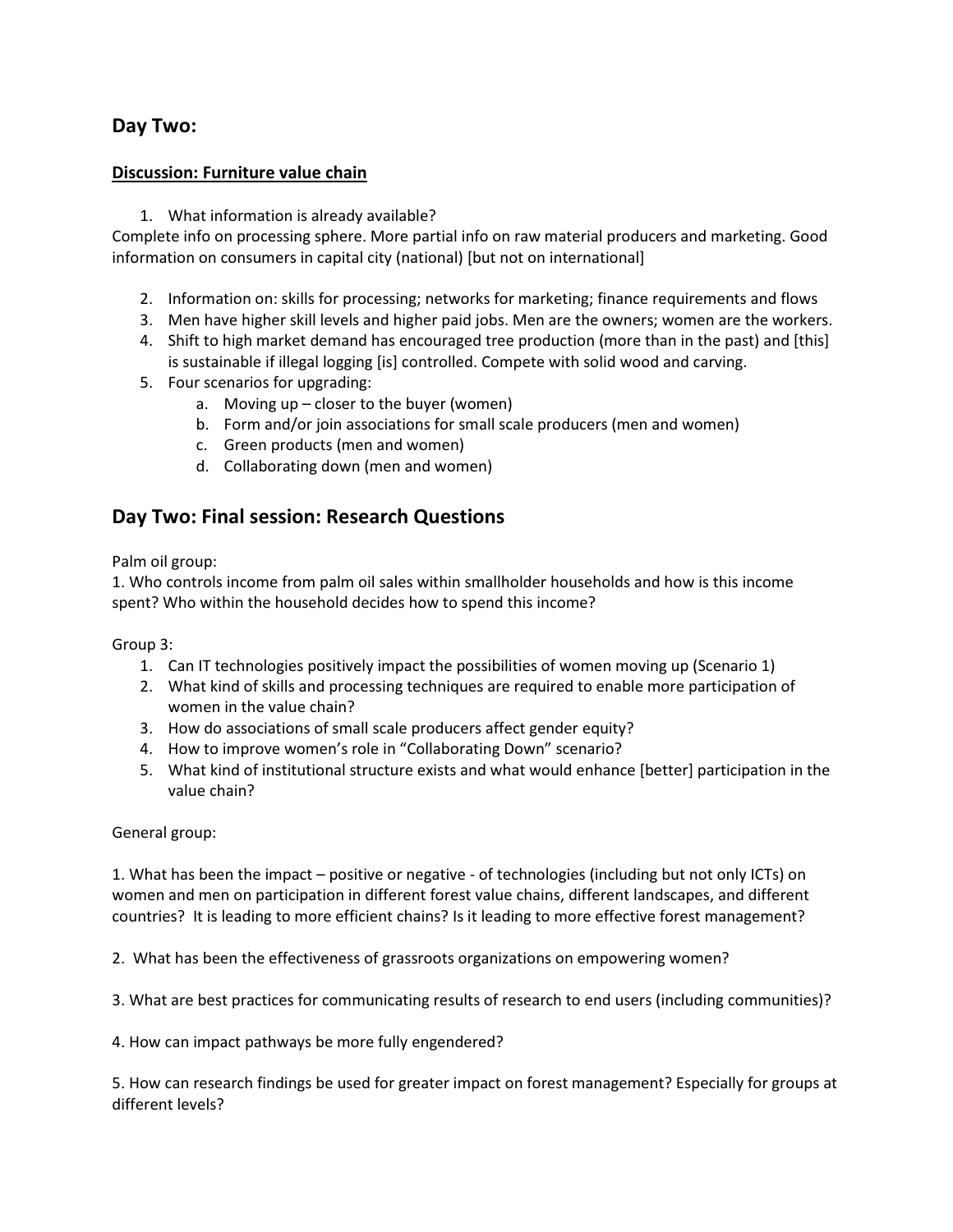6. Where is the starting point for forestry value chains? How can VCA be linked back to ecosystem services?

7. Can we compare the efficacy of different gender research methods to achieve change in gender relations?

8. What are the gender-related implications of moving across the forest transition curve? Who are the winners/losers, both inside the hh and across the community?

9. Build the evidence base on gender.

10. Test gender hypothesis, e.g., the research on rights to access that has found that when women have rights to access the resource, better management results – how true is this?

 Examples cited from Mexico Address issue of how to measure these results over the short term

11. Within value chain, do research on how women's rights are affect by expansion or initiation of value chains? Are there positive or negative impacts, e.g., on labor allocation and time allocation or on gender based violence? How does it affect gender dynamics at the household/community/national levels?

12. Is there always a benefit to increasing women's participation in value chains? What are men's perspectives on women's increasing involvement in value chains? What if men's involvement is able to support many women – should we still be pushing for more women to participate? Need to study the trade offs between income generation and employment.

General comments to remember: Use qual and quant research and analysis Empowerment needs to be considered in the cultural context and appropriate to it. Recognize women's current levels of engagement – things have changed since the 1950s! Context is critical Check your assumptions.

Next steps:

- Consolidate the discussion and review at the upcoming theme meetings to develop proposals for new research activities
- Look into ways to link research results to the local communities where research is taking place
- Remember that the 2<sup>nd</sup> phase of CRP6 will need to include gender in explicitly and concrete ways and a commitment of 10% of each theme's budget
- Look at the intersection of the questions on gender and the research questions on the themes
- Do some demonstration of gender integrated work emerging from non-gender integrated work (e.g., the furniture value chain)